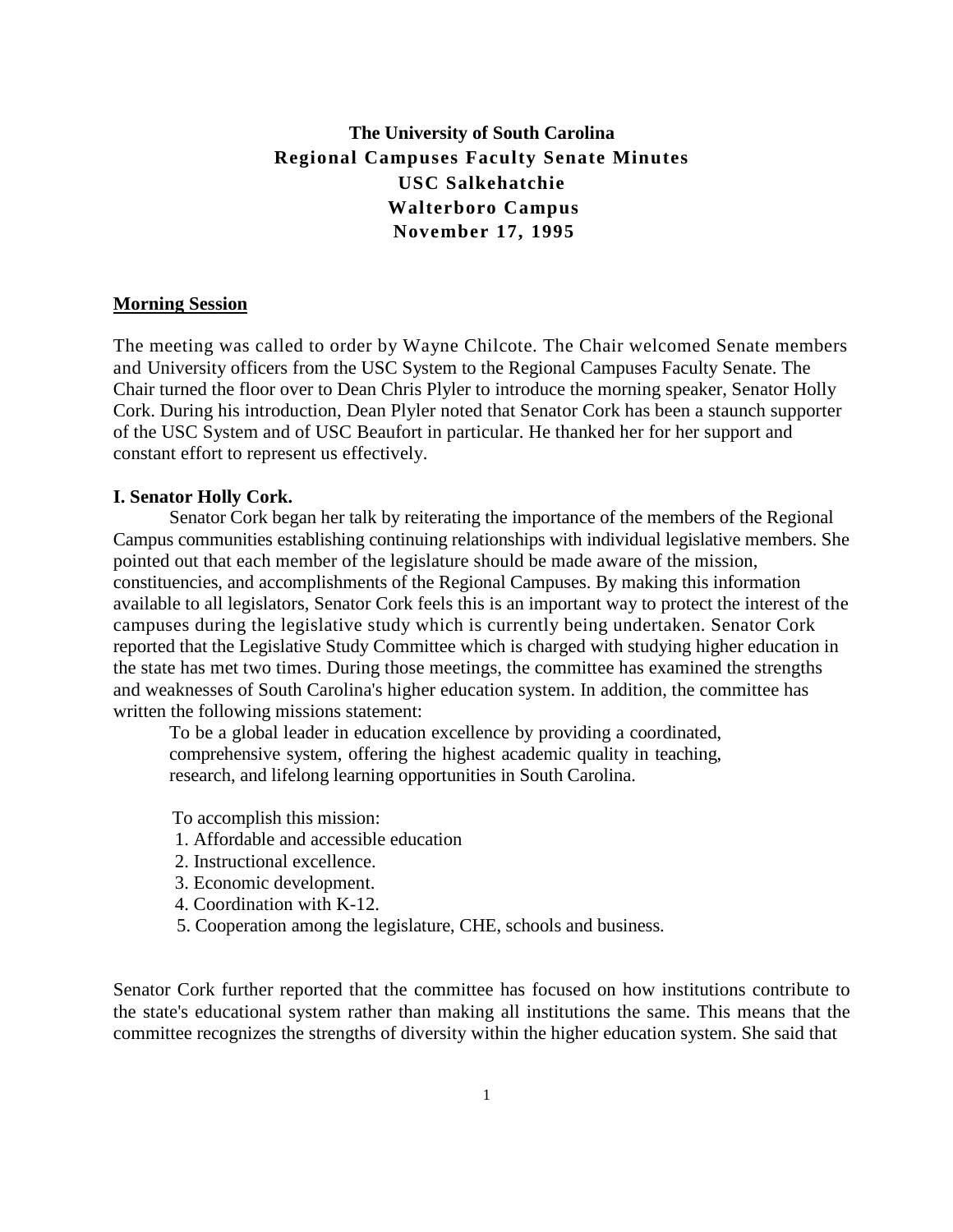consolidation is a very small issue within this committee. The committee is ultimately charged with determining if the CHE is properly organized.

At the conclusion of her remarks, Senator Cork asked for the RCF Senate to provide her with issues which are important to take to this committee. Professor Ellen Chamberlain, Beaufort, asked Senator Cork to take the idea back to the committee that in Beaufort and Sumter only the University should be offering the AA and AS degrees. Prof. Chamberlain made the point that it was the CHE which had created the duplication in the first place. Professor Kwame Dawes pointed out that the demographics of our state and the different segments of the population should be considered in questions of higher education. Senator Cork responded that although none of the issues dealt with race directly, the racial segments of the population have traditionally been the most under represented in higher education so the issue certainly should be considered. She emphasized that the Regional Campuses have been one of the best ways to get diversity in the college population because our campuses are in the communities.

Dean Plyler asked Senator Cork to address the issue the Legislative Study Committee's report has already been written. She confirmed that there seems to be an agenda coming from the CHE which is being pushed to the forefront. However, she reassured the Senate that the committee is not responding to the issue of merger. Professor Steve Bishoff, Sumter, pointed out that with the present structure of the CHE, none of the data which is coming out of their studies is being checked. He asked Senator Cork what she thought would help with this problem. She answered that having institutional representation would certainly help to prevent this from happening.

Professor Robert Castelberry, Sumter, asked Senator Cork to address the shortfall in funding to higher education and if she saw any relief for this problem. She responded that she did not because one of the problems is the gubernatorial vetoes which occur after the legislator is out of session. Senator Cork did think that the State Chamber of Commerce's Business Round Table which lobbied the legislature after last year's record cuts. This group did an exceptional job of educating legislator's about the level of funding in South Carolina relative to other states which resulted in the Senate being more thoughtful and systematic in their funding decisions. Professor Chamberlain asked who was taking the minutes of the Study Committee and pointed out that having the CHE publish interim reports allows the Commission Staff to publish what their agenda is as happened with the Two Year Committee. Senator Cork responded that Senator Setzler is determining who takes the minutes and that he always uses a staff person of the legislative education committees. She also stated that as members of the legislature, the committee is held accountable for the reports which are published so that each member is careful about what is published. She also pointed out that because this process is so important the report will go through the same process as a bill i.e. a staff person writes the report and then the committee edits each line so that the report is accurate.

Dean Chris Plyler addressed to Senator Cork the issue of cost which is misunderstood in the legislature. He pointed out that having the linkage with the USC System is an important cost savings rather than an additional expenditure. This savings would not be present if a merger of our campuses took place. He stressed that this point should be emphasized in the committee. Professor Jane Upshaw pointed out that the CHE has enjoyed putting consortia together in the past. These centers are not very successful, and in fact, have proven to be a way to stifle growth.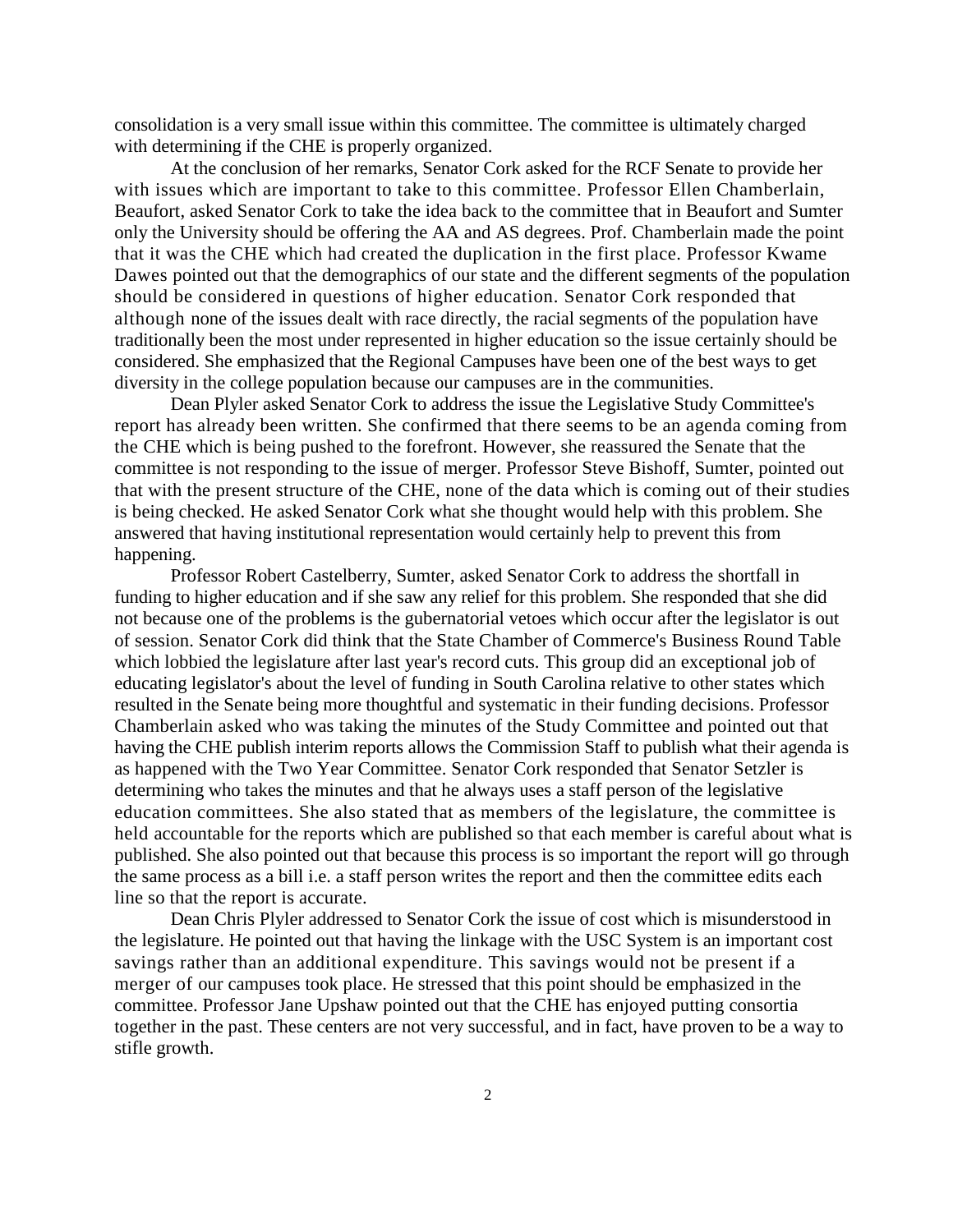Professor Upshaw asked if the idea of consortia had been brought up in the committee. Senator Cork responded that the idea of a consortium had not been mentioned. It was then pointed out that the Hilton Head College Center is facing the addition of other institutions being brought in to offer courses which the member institutions can readily offer. Senator took note of this situation. With that response, Senator Cork thanked Jane Upshaw for inviting her to the Regional Campuses Faculty Senate. The Chair then thanked Senator Cork for taking the time to speak with us and presented her with USC Salkehatchie t-shirt for the occasion. The Senate adjourned to standing committees.

## **Afternoon Session**

The Chair began by formally thanking USC-Salkehatchie member of the SGA who volunteered to work today. He also thanked the Planning Committee, Larry West, Bett Levine, Cheryl Tillman, Jena Davis and Janet DuBois, for their efforts in arranging our meeting.

#### **I. Correction and Approval of Minutes.**

The minutes of the September meeting were approved as written.

## **II. Reports of University Officers.**

### **A. Report of Vice Provost John Duffy.**

Dr. Duffy reported that the Columbia Administration and the Board of Trustees have been extremely supportive in the fight against merger in the commission. The support of private citizens, students, and staff has been rewarding. . As an example, a letter was written by a person thanked by the Chair this morning. This letter resulted in a compromise motion being passed by the CHE which delayed action on this motion until the February meeting. Dr. Duffy further reminded the Senate that the Regional Campuses are mandated to continue cooperative efforts and to continue to find other ways to cooperate with the technical schools. He reported that the proposals by the Salkehatchie and Union Campuses are two examples of how this can be accomplished.

There is a committee under discussion which will examine the issue of how the University will respond to sexual harassment which is upheld by an investigation. The purpose of this committee will be to propose penalties for varying degrees of sexual harassment. Dr. Duffy has asked the Provost to assign a faculty member of the Regional Campuses since our faculties will be affected by the findings of such a committee. The only penalty which is enforce now is revocation of tenure.

The university is approaching being electronically networked. Eventually, perhaps within a year, this network will include our campuses. Drs. John May and Carol Garrison, along with Deans Chris Plyler and Lila Meeks, will continue to represent USC Columbia and USC Beaufort respectively on the Hilton Head College Board. Dr. Duffy reported that his personal faculty evaluation was very positive. Lastly he reported that the Senate should distinguish between the CHE Staff and the Commission. He asserted that the Commission is very sympathetic to the Regional Campus position. It is the staff, headed by Mr. Sheheen, which gives us trouble.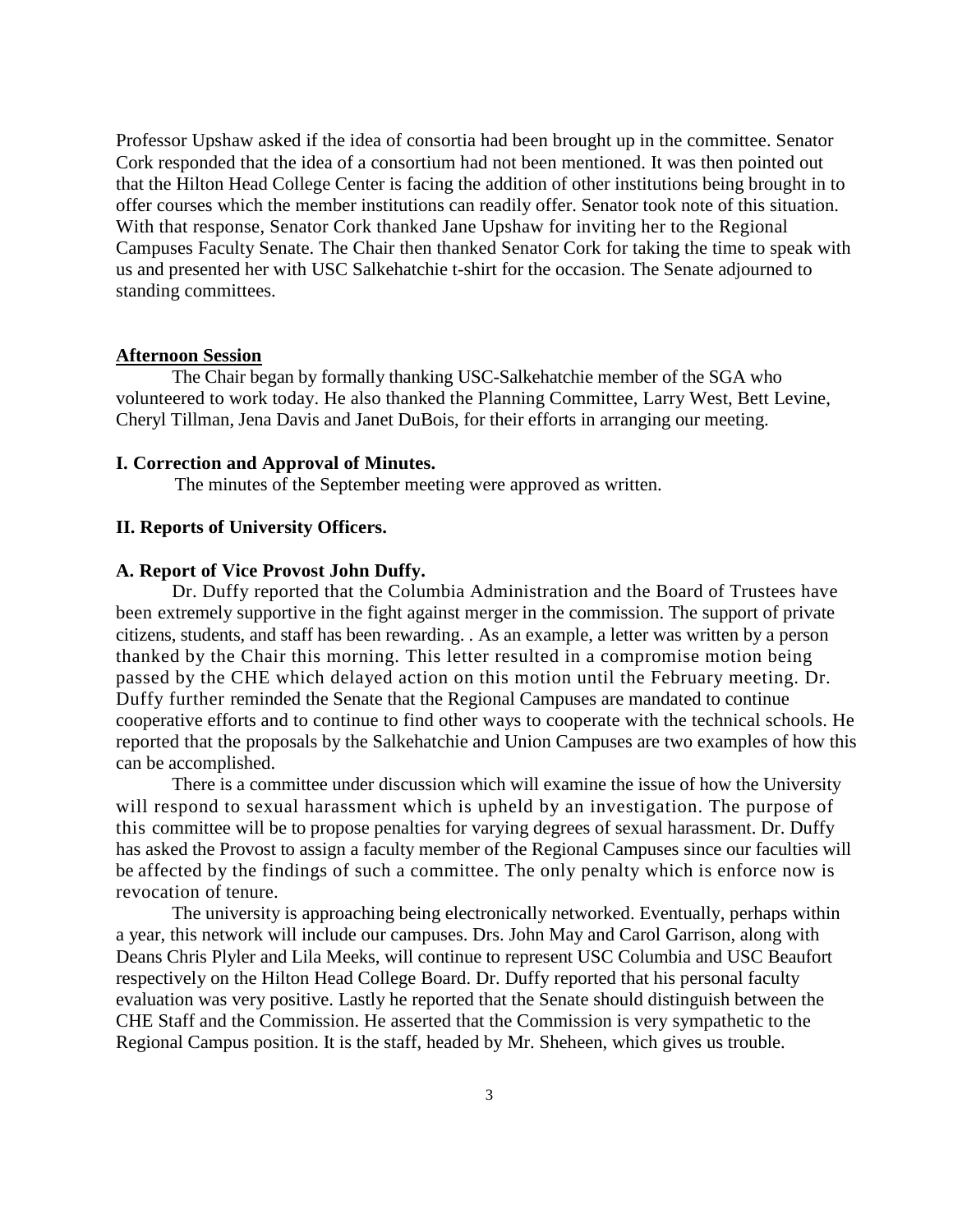During the time for questions the question was asked about whether the University should be sued because of the delay in timing for the grievance procedures which are pending. These grievances will not be heard until the February meeting. Dr. Duffy felt that this was a function of the structure of the University. Other questions were raised concerning the need for faculty to be represented by attorneys at grievance procedures which Dr. Duffy pointed out is the custom by the Columbia faculty. He felt this practice was unnecessary.

#### **B. Report of Associate Vice Provost John Gardner.**

( See Appendix I for written report.)

## **HI Report of the Deans.**

## **Salkehatchie:**

Dean Carl Clayton welcomed the Senate again to the Walterboro campus. He noted that it was the first visit of the Senate to this location. He reported that the people in the USC Salkehatchie service have responded positively by forming a steering committee to fight the CHE merger issue. This committee has resolved to do the following: (1) members of the committee will personally contact members of the CHE and Legislative Study Committee and (2) this committee has formed five steering committees, one for each county in the Salkehatchie service territory to respond to this threat. This has resulted in forming many new friendships for the institution and in carrying the message of the institution to many new sources. In addition this groups has accomplished some objectives with local political bodies which had not come to fruition prior to the formation of this committee.

In addition, Dean Clayton introduced Dr. Ann Carmichael, the new Director of the Walterboro campus, to the Senate. Dr. Carmichael came to USC-Charleston Southern. Dr. Carmichael then welcomed the Senate and praised faculty and staff at Walterboro for the job of helping in the painting of the Walterboro building. She reported that there are 340 students enrolled this fall an increase of over 10% from last fall.

#### **Beaufort:**

Dean Chris Plyler reported that the CHE has provided the dominant focus on the USC Beaufort campus. He formally thanked Professor Ellen Chamberlain for being the "CHE chronicler" at USCB. Additionally, he thanked Drs. Larry Rowland and Jane Upshaw and Dean Lila Meeks and other faculty and staff who have provided ideas, words and strategies to help fight this battle and respond to CHE's request. As a part of the USCB tactic to disarm the CHE, Dean Plyler will again invite the CHE to meet in Beaufort on the campus. Dean Plyler also reported the Dr. Bob Hohman is the new Director of the Hilton Head Campus. He formally announced the receipt of the \$100,000 from the Palmetto Electric Trust and thanked them for this gift. Lastly, he reported on the renovation plans and activities at the Beaufort campus.

## **Continuing Education:**

Dean John May reported that many ideas have come from faculty and staff of Continuing Education concerning noncredit offerings. He also reported that Professor Steve Dalton had passed away in the prior week. He announced the Continuing Education was renaming the Fort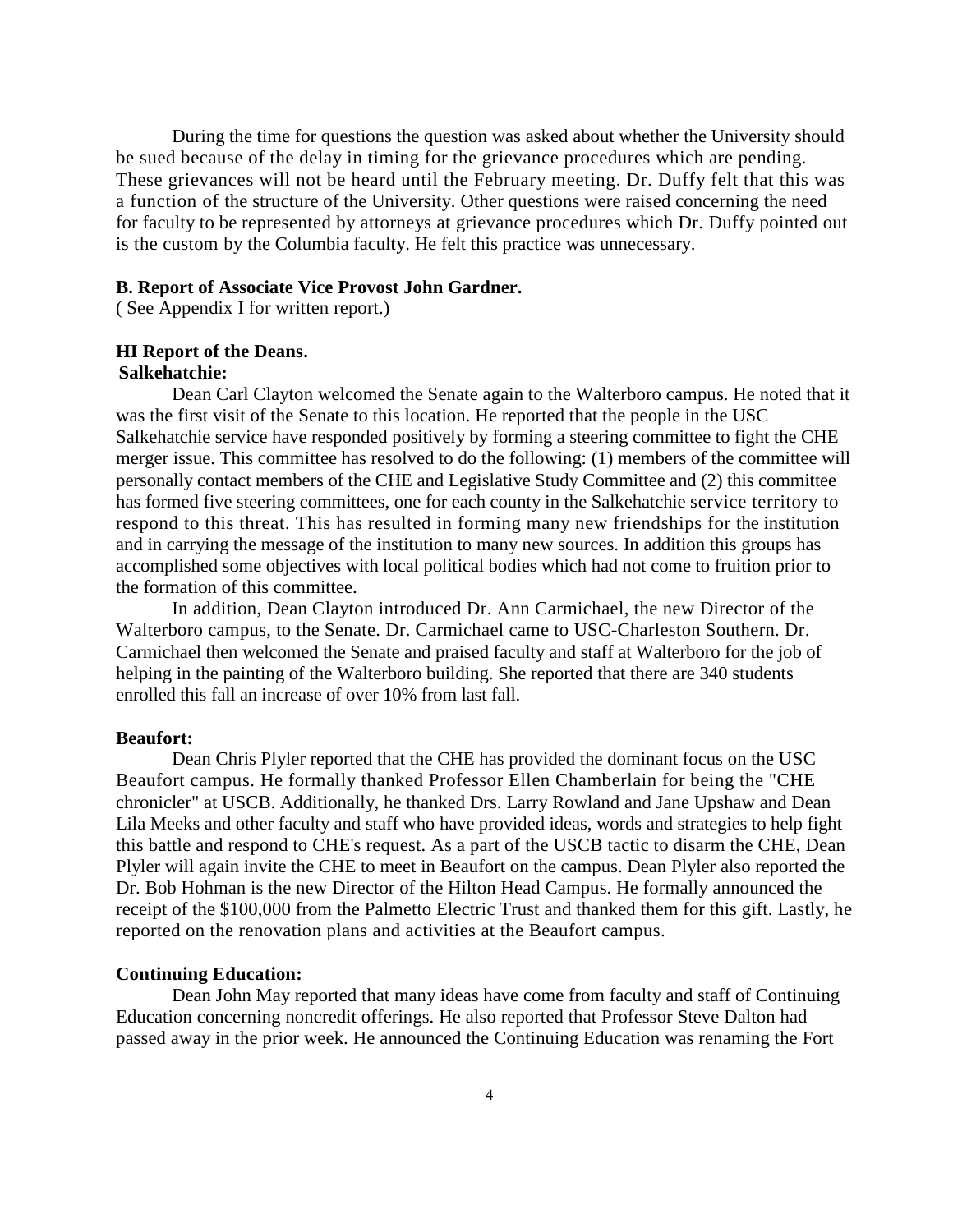Jackson Teaching award after Professor Dalton to honor his commitment to teaching.

#### **Lancaster:**

Dean Joe Pappin reported that the support from USC Lancaster's community had been heartening. HE said that two points have been a constant in with the USCL's outpouring: (1) lives have been transformed through Regional Campus educations and the nurturing environments provided by the faculties of these institutions and (2) Regional Campuses have University faculties which will not remain the same should these mergers take place. Plans for the building are progressing. Faculty such as Danny Faulkner are supporting this effort by fund raising in the community to supplement the \$2.7 million from the state. Enrollment has leveled off with the establishment of faculty recruitment teams. These teams have developed a logo for the programs entitled "More than You Expect" to aid with recruitment. USCL has established a Friends of the Library program which has raised \$20,000 in three months from the community for the Library. USCL had its first celebration of faculty achievement this fall to recognize faculty who have presented papers. Associate Provost Don Greiner spoke. The GRS program on the campus had 616 students enrolled which is second only to Spartenburg. USCL has a new director of Honors, Dr. Ruth Clements, a new faculty member with a degree from University of Southern California, the Other USC.

#### **Sumter:**

(See Appendix II).

## **Union:**

Professor Mary Barton made the report for Dean Edwards. She reported that on October 14, USC Union hosted an anniversary party for the community of Union. The Board of Trustees met on the Union campus on October 19. On that evening Union held a 30th year anniversary banquet which raised \$5,000 from ticket sales. In addition, the campus has two new endowed scholarships of \$10,000 each which were a result of this activity. These came form two previous donors who added \$5,000 to each of their previous donations and from former Chair of the USC Board of Trustees, Michael Mungo who gave four \$1,000 scholarships and ten \$600 scholarships. Several search committees are in place and working. One is to replace Associate Dean Harold Sears who is returning to the classroom. Dan Snow, our Computer Science person is retiring and we are in the process of forming a search committee to replace him. This concluded the Deans report. There were no questions.

#### **IV Reports of Standing Committees.**

#### A. **Rights and Responsibilities.**

Professor Danny Faulkner gave the report of this committee. He reported that the committee had lively discussions in the morning session. His report was to bring two motions to the floor of the Senate. The committee is studying the qualifications for academic rank for Professor and Associate Professor. These qualification are written in sections C-2 and C-6. Both sections begin with the same sentence with the exception of two words. In sentence which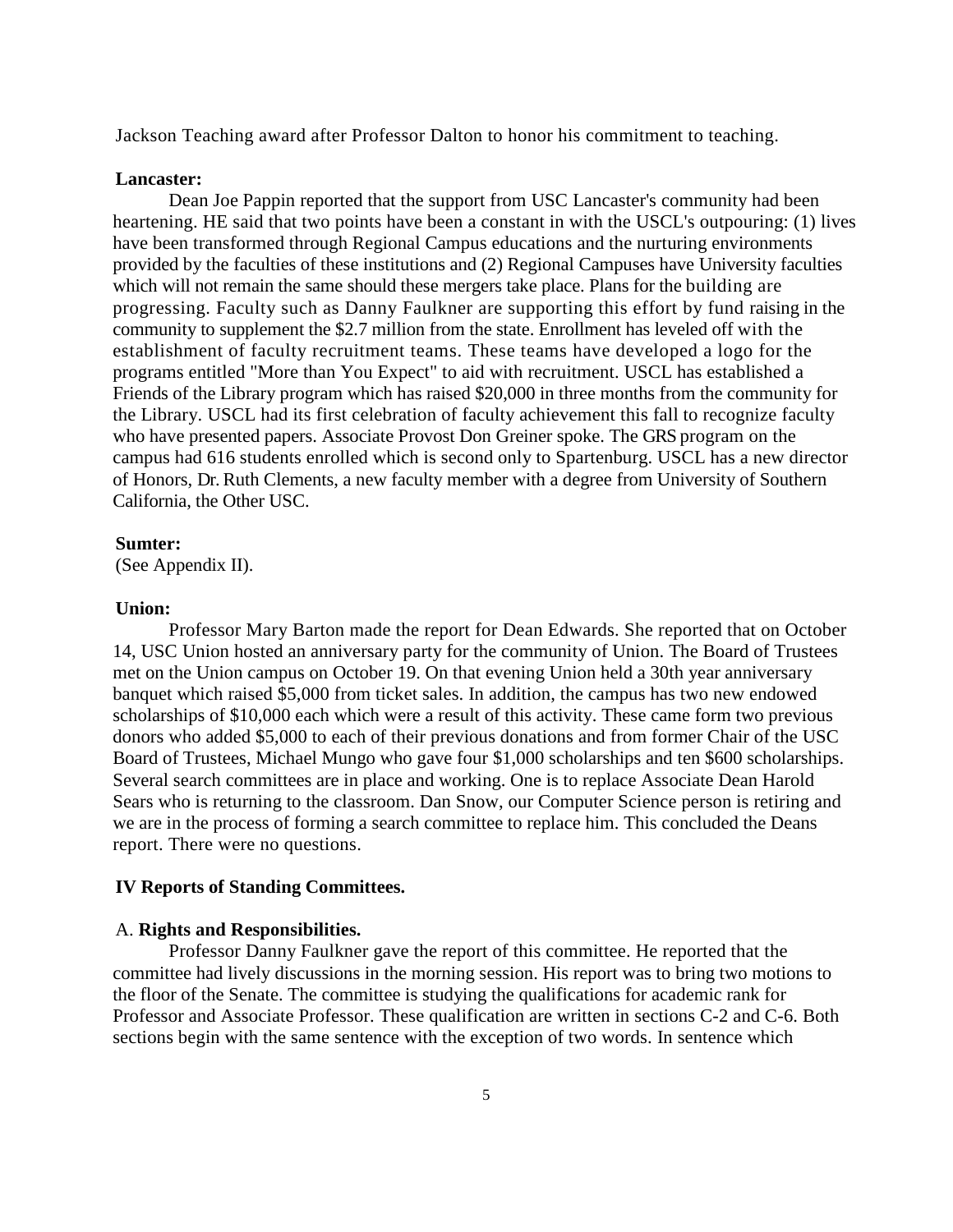describes the **qualifications for the rank of professor,** the sentence uses the words **outstanding**  and **normally.** In the **qualification for associate professor,** the sentence uses the words **effectively** and **usually.** Professor Faulkner gave the background of the previous deliberations on this section of the manual. This wording was used to intentionally make the qualifications broadbased. The provost's office has interpreted this, in the committee's view, to the detriment of the candidates seeking promotion to these various ranks. It is the committees charge to change this wording to the betterment of the Regional Campuses.

There was a heated discussion concerning the wording presently in the RCF Manual and how it is being interpreted at the board level. Professor Robert Castleberry, Sumter, argued for the criteria to be explicitly written in one place. Professor Carolyn West, the RCFS representative to the Board of Trustees Faculty Liaison Committee, argued that the criteria be explicit on all qualifications so that if the criteria are open to interpretation the Board will go with the Administration. Professor John Gardner reminded the committee that the RCFS had an Ad-Hoc committee which worked diligently with the Provost on the definition of effective teaching. He further noted the definition had been accepted by the Provost. Thus, Professor Gardner pointed out that the committee's changes should reflect this work. Professor Jane Upshaw suggested that it was really difficult to see the effect of the proposed wording which was being presented orally in the form of two motions. She suggested that perhaps the committee should seek the written advice from Regional Campuses faculties and present the motions in writing at the February meeting.

With that suggestion, Professor Faulkner asked that concerns be related to him in writing, via Email, to provide suggestions for this motion. Professor Faulkner further reported the intention of the committee to define scholarship to include research within its definition. Professor Gardner reminded the committee if both scholarship and research are not defined specifically, he and Dr. Duffy were going to be placed in an untenable position of defending the Regional Campuses faculty files. He offered his comments in the spirit of constructive criticism. He reminded the committee and the Senate that the manual had to be specific about the priority of teaching, the admission standards of the Regional Campuses, the definition of scholarship and research. He further asserted that if this was not defined the Columbia Administration would use their own definition of these terms for us. Professor Upshaw asked that these issues be taken back to each campus to get a full hearing of the ideas of all of the campus faculties because of the importance of this issue. The motion was placed on the agenda to be considered under new business.

## **B. System Affairs.**

(See Appendix III for written motions.)

The committee chair reported the following results from the informal poll taken from the faulty of the various campuses:

1. Do the faculty have a valid role in discussions concerning the offerings of technical courses on the Regional Campuses? Yes.

2. Should the faculty look at establishing common admissions standards on the campuses? **Probably not**

3. Should faculty establish a common set of articulation standards between the technical system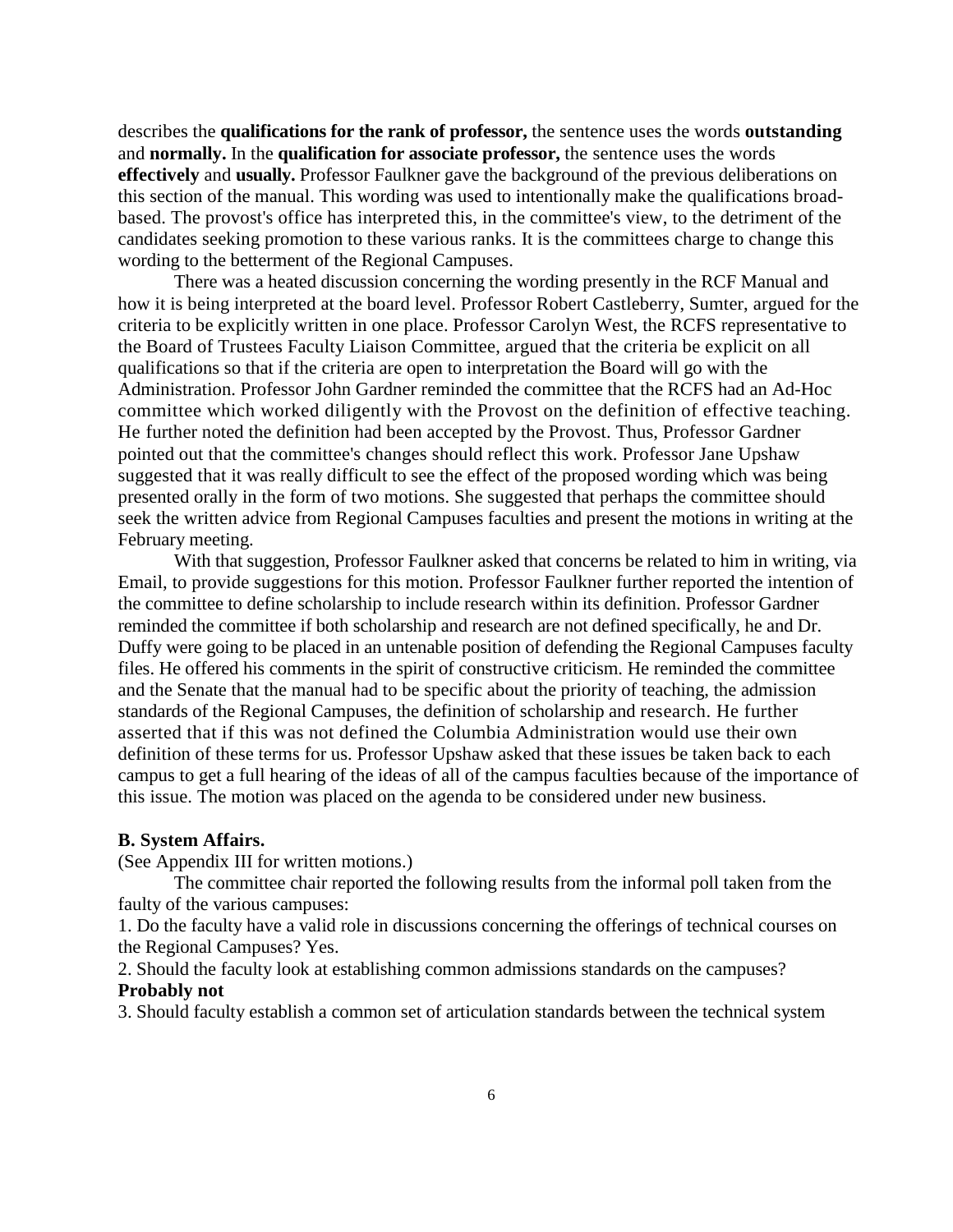and USC System? **Yes.**

4. Do you favor recommending a common fee schedule for students who are concurrently enrolled in courses offered by more than one campus while being located on a single campus? **Yes.**

5. The Regional Campuses are once again being studied by a special legislative committee. Discussions are currently underway among regional campus administrators. Should the faculty be a part of these discussions? **Yes.**

6. During the last SACS Self Study, a system statement of purpose was written. The suggestion has been made that a cohesive RCFS mission is needed. Would you support the writing of such a statement? **Maybe, but needs further study.**

## C. **Welfare.**

Professor Kwame Dawes reported that the committee had elected a new chair since this was Professor Dawes last meeting of the Senate. The new chair is Professor Tye Johnson from Salkehatchie. Professor Dawes surveyed almost all of the Regional Campuses concerning how they are reporting community service activities so that it benefits both the faculty and the campus. There are two models which are presently being used on our campuses, Lancaster and Sumter. Professor Dawes is preparing a written report on this issue which will be presented at the next meeting by the committee. In addition, the committee is reviewing itself. The focus of this review is to determine what the charge of the Welfare Committee should be in comparison of other two-year and four-year campuses. Jean Denman will present this portion of the committee's work.

The committee continues to study the issue of salaries Herment Kher will present this report so that each Senator should speak to him with her or his respective concerns. Professor Dawes reminded each campus that we have received the printouts of the salaries so that each campus should make this available to the faculty. The last point which Professor Dawes made was that the committee was unsure of whether it should continue to look at public relations issues and matters of efficacy of the tenure system; however, this will be addressed in the earlier charge of a comparison of the Welfare Committee's responsibilities in other university systems.

## **VI. Report of the Executive Committee.**

Professor Jerry Dockery, acting for the secretary, reported the minutes from the Executive Committee Meeting. (See Appendix IV for written minutes.) Also, see Appendix V for letters pertinent to the appointment of Provost Academic Advisory Council members and meeting.

## **VII. Reports of Special Committees.**

## **A. University Library Committee.**

Professor Bruce Nims read the report of the committee. The committee has met twice October 13 and November 10. During the October meeting a report was given by the Chair on the site visit from the Harvard Depository Facility which will serve as a model for the new library and the annex building. There has been an increase in the Library book budget. There have been changes in the interlibrary loan proposal which include some limits which are very liberal. The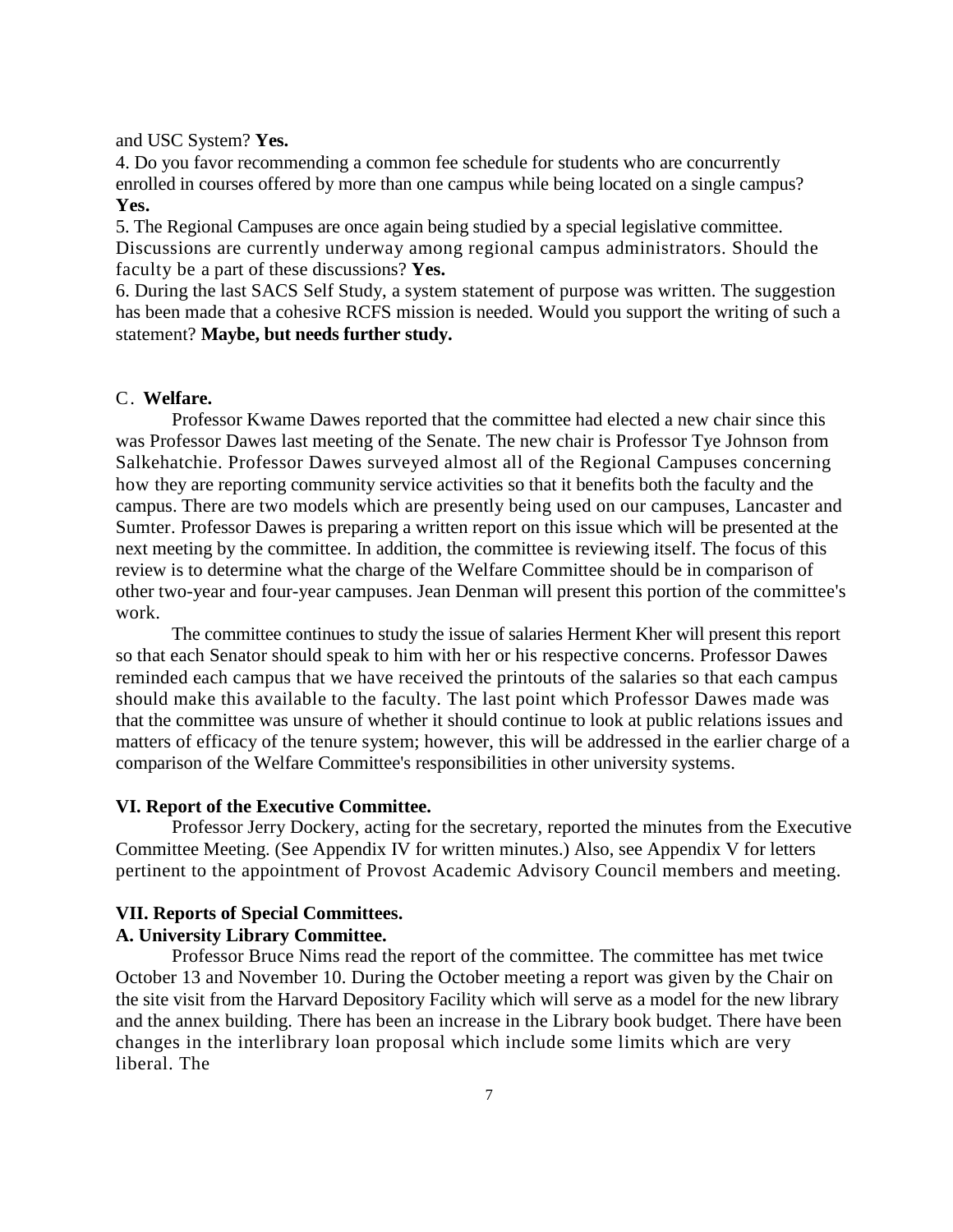faculty are limited to 100 active requests at any one time. Graduate students are limited to 50 active requests and staff and undergraduates are limited to 25 active requests at any one time. Vice Provost George Terry announced that library services were being consolidated with the library processing center being absorbed by Thomas Cooper. Now purchasing and cataloging will be centralized. The collection teams are working now to determine which books are being sent to the annex. The Classroom of the Future, in Thomas Cooper, is nearing completion and the committee will meet in that facility next time.

## **B. University Committee on Courses and Curricula.**

Professor Robert Castleberry gave the report that this committee is working with the graduate school on a uniform set of forms for modifying courses and curricula. Our System Affairs Committee is studying how to incorporate these forms into our system. The Registrar's Office is studying how to respond to May session proposal from the Provost's office. The response may be to have a single session with multiple start dates between May 6 and August 15. The committee is developing a policy statement concerning independent study, special topics, and x-courses. The full notes of this committee are included in the Columbia Faculty Senate Minutes. Please review the notes for the full report of what was discussed.

#### **C. University Committee on Faculty Welfare.**

Professor Roy Darby reported that the committee has met three times. The first order of business was to respond to an article in an off campus newspaper, The Carolina Spectator, regarding the activity of a certain English professor. This professor, according to the article, was recruiting homosexuals. The committee met with two English Professors involved in the incident and with the Provost. The Provost reported that the University had taken action in this matter, and had made a statement publicly which condemned the action of the newspaper. The Provost had met with the parties from the paper and informed them of the rules concerning taping a class without permission. An antidiscrimination policy concerning sexual orientation is being reviewed by the Legal Department. The Provost reaffirmed the University's stand for freedom of expression and academic freedom, but he felt it was impossible to legislate protection for every possible afflicted class. The Faculty Welfare Committee approved, without dissent, a resolution which has been since brought to the Columbia Senate and ratified. This resolution condemn the inappropriate use of threats, harassment and intimidation, to attack a member of the University community because of sexual orientation. The committee recommended that compensation for the May session should be 10% rather 7.5% of the regular salary. There is now a salary equity review committee on the Columbia Campus which will also review issues of salary compression. Finally the committee is defining the role of the University Committee on Tenure and Promotion. There have been problems regarding authority and responsibility on the Columbia campus within certain tenure units.

#### **D. Faculty Board of Trustees Liaison Committee.**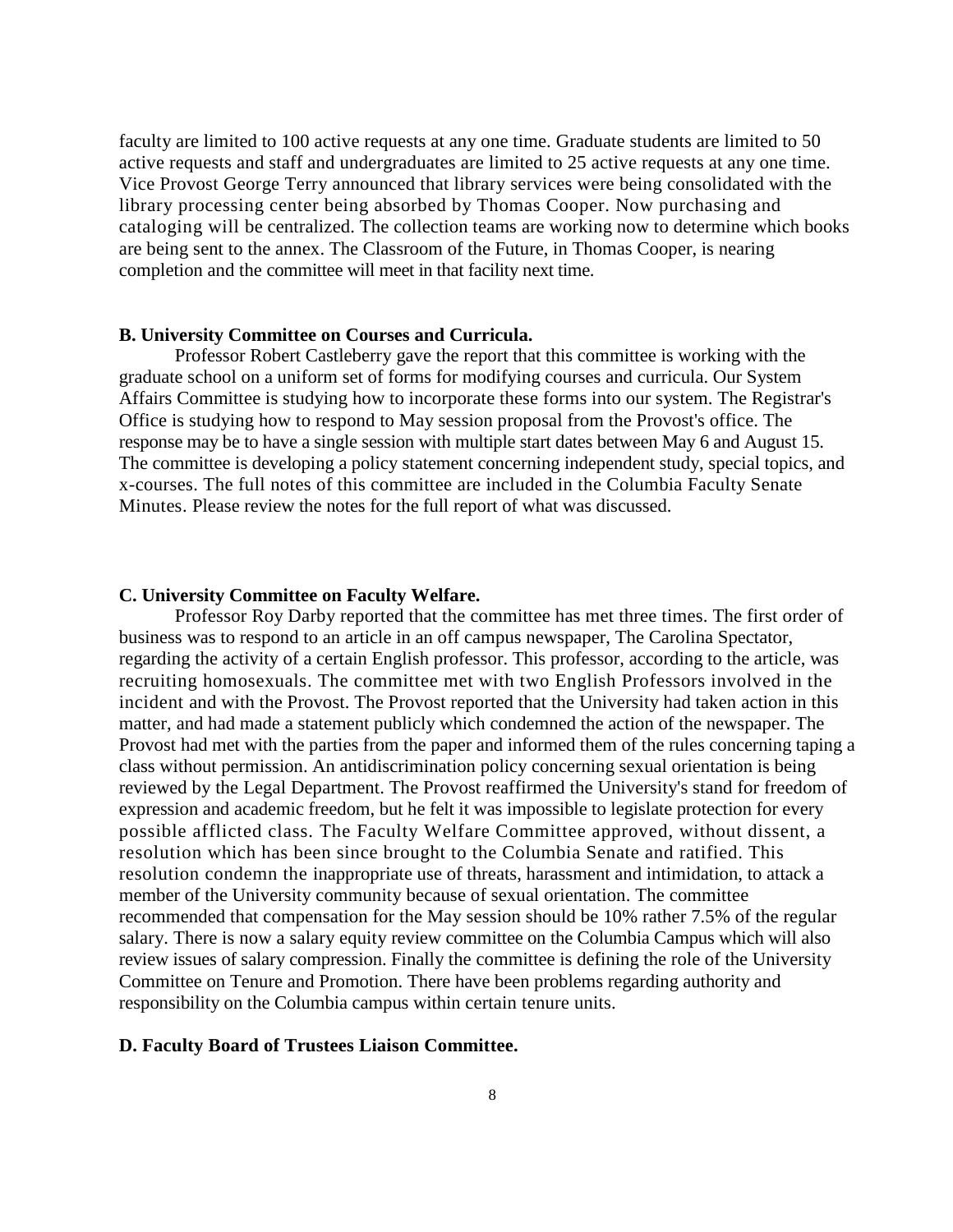Professor Carolyn West reported that the committee met on October 11. The committee heard various data concerning enrollment figures, SAT scores concerning various groups such as the Honors College, and cutoff scores for scholarships. Should you like to have any of this information, Professor West will be glad to share it with you. The remainder of the meeting was spent in executive session during which various personnel matters were discussed.

#### **E. Research and Scholarly Productivity.**

Professor Tye Johnson was at a meeting of this committee during the Senate meeting and will give a full report at the February meeting if the Senate.

#### **F. Savannah River Site Committee.**

Professor Dan Ruff is in Columbia at a meeting of the committee during this meeting. He reports, however, that the primary question of the committee is whether or not the committee should continue to exist.

## **G. Insurance and Annuities.**

Professor Jerry Dockery gave no report.

## **H. Other Committees.**

There were no committee reports.

## **VIII. Unfinished Business.**

There was no unfinished business even though a discussion was held as to the appropriateness of the actions of the Provost concerning the policy of hiring only persons with a terminal degree into tenure track positions. The chair ruled that in order to hold the discussion, a motion must be on the floor of the Senate.

#### **IX. New Business.**

Professor Danny Faulkner introduced again the proposed manual changes introduced in the Rights and Responsibilities Committee report. The Chair ruled the motion substantive and referred it to unfinished business for the February meeting. The motions brought forth by the System Affairs Committee were again introduced for action. The first motion passed. (See Appendix III for wording of the motion.) The Chair reminded the body that to pass the second motion would require suspension of the rules. A motion was made to suspend the rules, seconded and the motion carried. The second motion concerning the grade change procedure (See Appendix III for the exact wording of the motion.) was again introduced and seconded. The motion carried.

Professor Jerry Dockery moved that the Senate send a letter to the Provost expressing our disagreement with the Provost's policy in regard to hiring only terminally degreed persons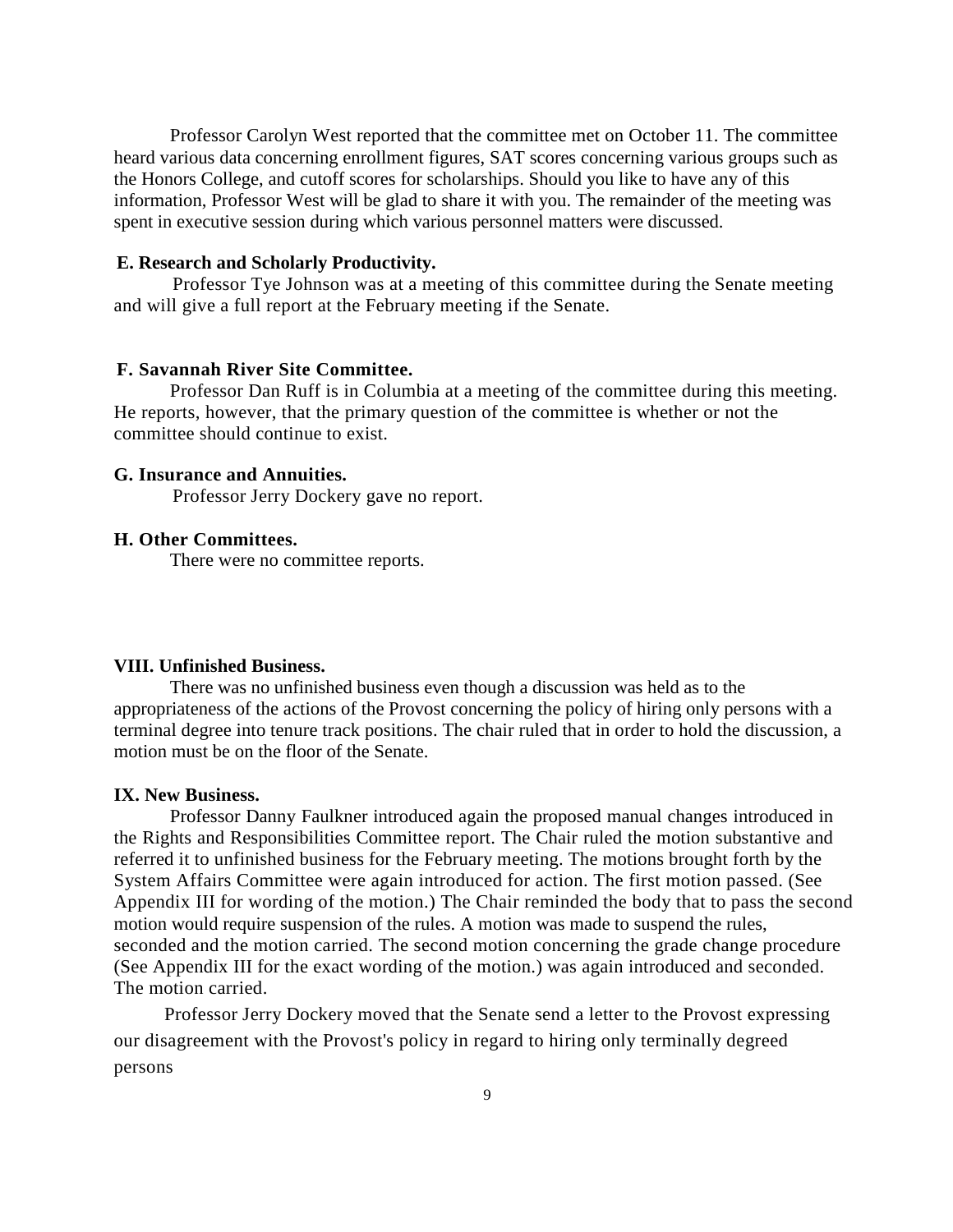into tenure-track position because this policy is in direct opposition to the RCFS faculty manual. The motion was made to table this motion calling for a letter to the Provost. This tabling motion was seconded and passed.

## **X. Announcements.**

Professor Bruce Nims announced that each member of the Senate should appreciate the publication The. Teacher as Professor, which is edited by Susan Pauley. He also asked the Senate to share this publication with the campus faculties. Professor Carolyn West noted that the November meeting of the Senate was Professor Kwame Dawes last meeting and that his wise council and eloquence would be missed by our body.

The meeting was adjourned.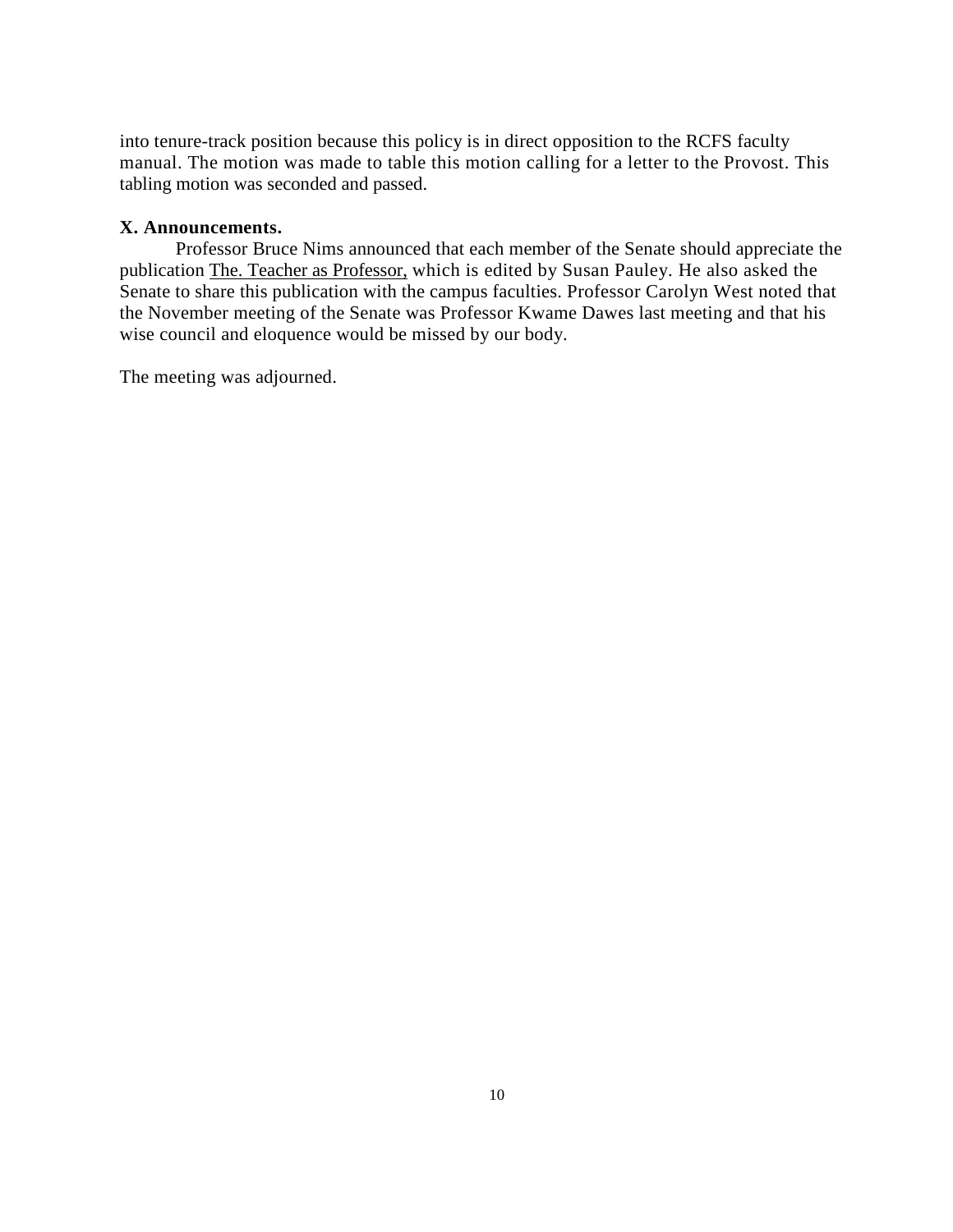## REPORT OF THE ASSOCIATE VICE PROVOST REGIONAL CAMPUSES AND CONTINUING EDUCATION John N. Gardner TO THE REGIONAL CAMPUSES FACULTY SENATE November 17, 1995

## **STATUS OF BAIS PROPOSAL**

As of the time of this writing, this proposal is somewhere in limbo land of review by CHE staff. We have had extensive discussions with CHE staff back in mid September, early October before the staff made its consequential recommendation to merge the campuses in Beaufort and Sumter. As of the last contact we were told that in all probability the recommendation would be forwarded to the next level of CHE committee review for a December meeting. I will keep you posted on this, but it is sufficient to say here that the University is prepared to very strongly support the adoption of this proposal to ratify what we have been doing nineteen years.

## **CRIMINAL JUSTICE COURSES ON REGIONAL CAMPUSES**

Significant headway has been made in our process to secure approval from the College of Criminal Justice to authorize adjunct faculty appointments on the Regional Campuses. A first appointment has been made for USC Salkehatchie and other sets of credentials are under review. Special thanks for moving this matter forward is due to Acting Dean of the College of Criminal Justice, Dr. Blease Graham, who has worked out, with the cooperation of his faculty, a new procedure for reviewing these credentials and involving faculty of that college in oversight of the instruction actually provided in courses taught by adjuncts on the Regional Campuses. I am optimistic that more course approvals will be forthcoming.

## **FACULTY EXCHANGE PROGRAM APPLICATIONS**

This is to remind you and also to ask you to share with your colleagues the fact that the deadline for applications is December 1. These need to be routed to my office from the faculty member to his/her division chair, then Associate Dean for Academic Affairs, then Dean of the University,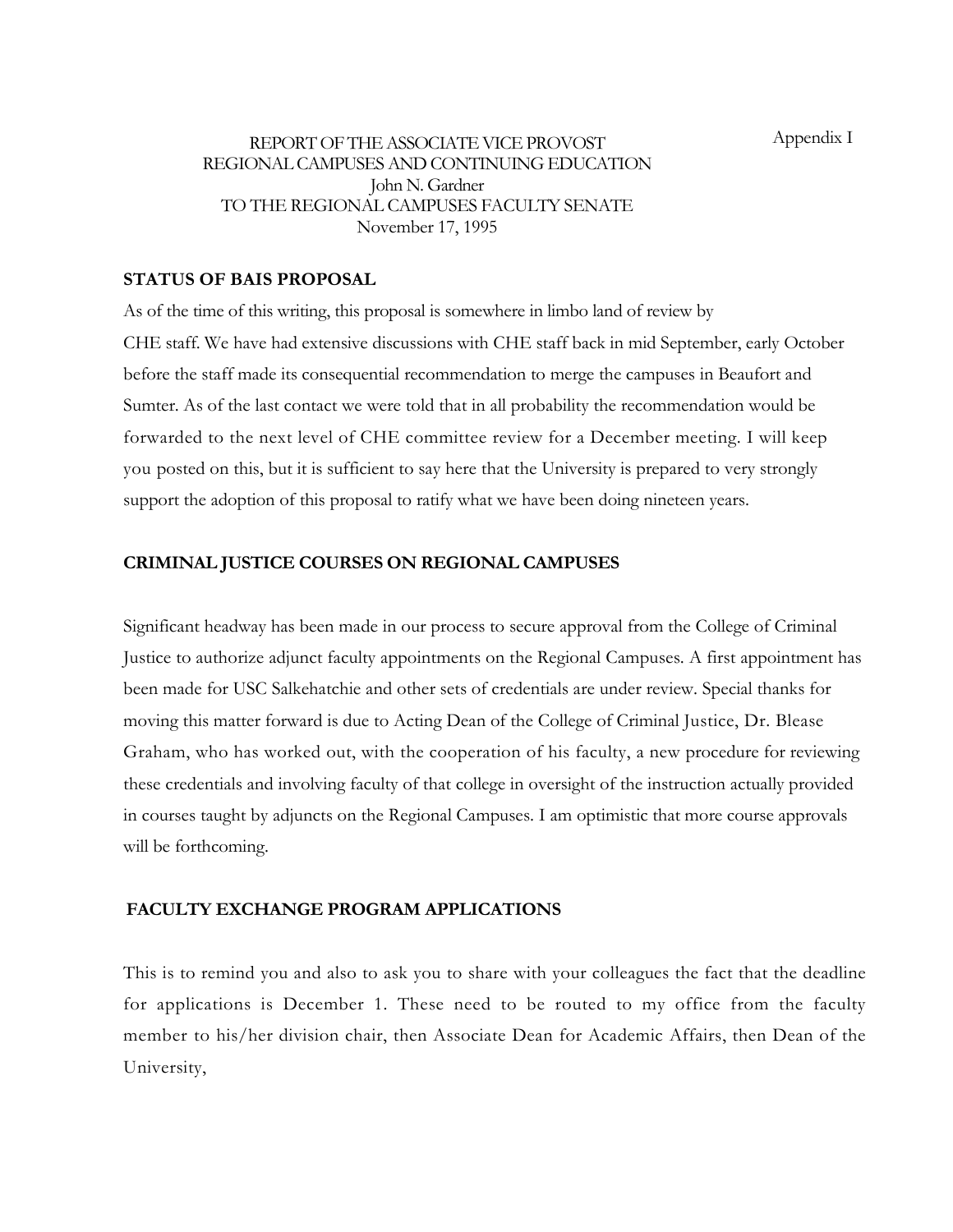and on to me. I have had numerous discussions with faculty who have proposals in various stages of development. We are fortunate that the University Administration has agreed to continue this critical faculty development program for another year.

## **UNIVERSITY 101 WORKSHOPS**

This is to extend my annual invitation for participation of any Regional Campuses' faculty in the twice annual University 101 teaching experience workshops. The next one will be held December 18 - 21, and after that May 6 - 10, 1996. This office will cover the travel expenses for any Regional Campuses' faculty who wish to attend. The purpose of the workshop is to enhance the teaching of introductory college courses, to increase the understanding of and communication with undergraduate students, improve instruction so as to enhance student retention, and to prepare faculty to teach the University 101 freshman seminar, should they desire to do so. If you have questions that you would like to discuss with me I would be happy to hear from you.

# **COLUMBIA FEBRUARY 1996 FIFTEENTH NATIONAL CONFERENCE ON THE FRESHMAN YEAR EXPERIENCE**

Because the Senate meeting nearest to the annual FYE conference is literally the day before, I thought that I ought to alert you now to the dates for this year's conference, which are February 1620, 1996. You are welcome to submit a proposal to do a presentation for a concurrent session, and/or to attend the conference sessions on a fee waived basis. Our Regional Campuses primarily are providers of the Freshman Year Experience for South Carolina students. Participation in the conference conceivably could enhance your effectiveness in meeting the primary mission of the campus.

## **DEVELOPMENTAL EDUCATION**

The CHE has adopted new guidelines concerning developmental education courses which further bureaucratize their being offered. Our office will be providing information to the campuses shortly concerning this matter.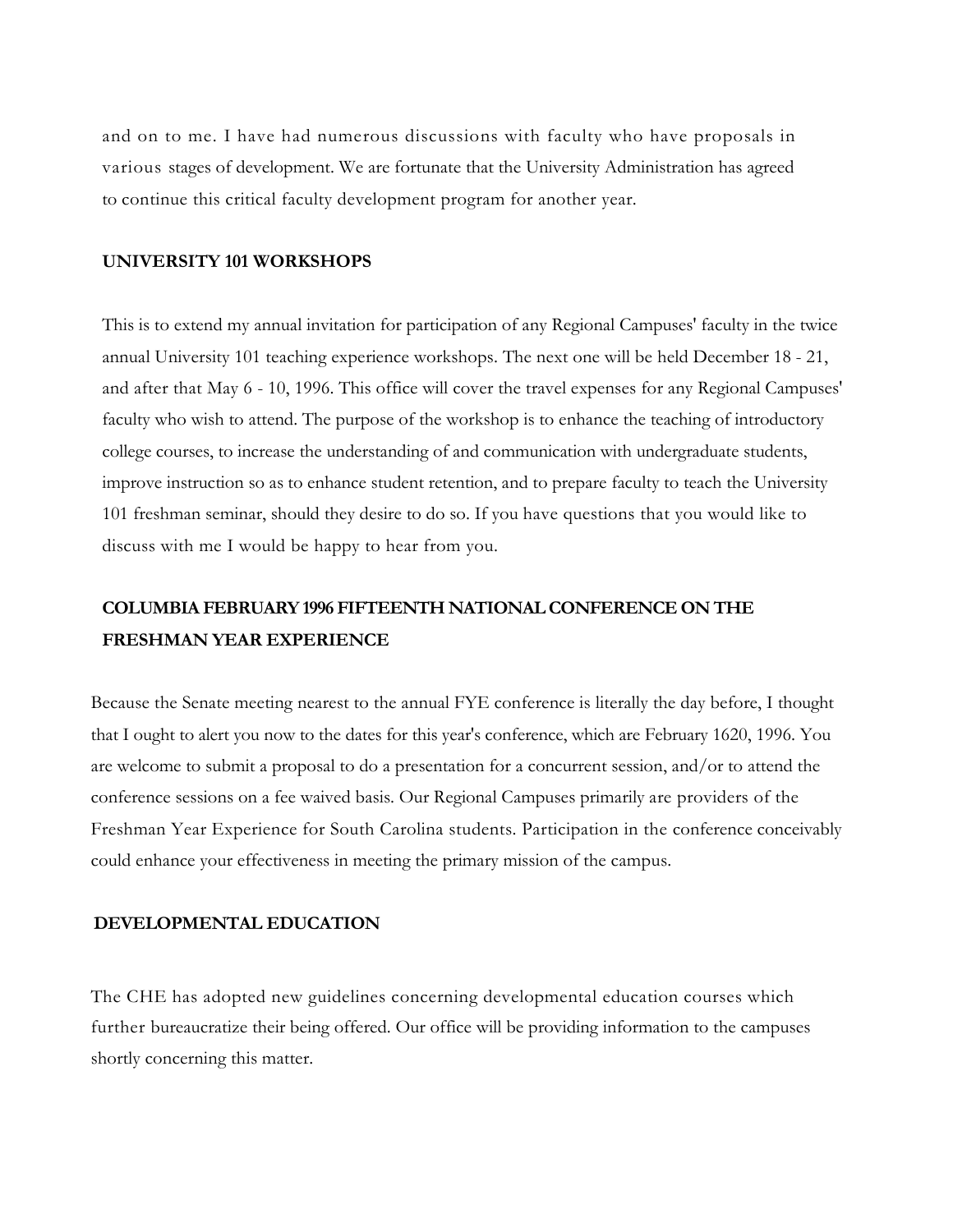Report to the Regional Campuses Faculty Senate from Les Carpenter, Dean of USC Sumter, November 17, 1995

(Please express my regrets at not being able to be present to deliver this report personally.)

It was with mixed feelings (pride, astonishment, weariness, frustration, and cautious optimism, among others) that USC Sumter faculty, staff, and students participated with the other regional campuses recently in our defense against Fred Sheheen's latest attempt to close and/or merge us. In the context of Mr. Sheheen's proposal to merge all of the campuses, I want to assure you that we at Sumter are acutely aware that Sumter continues to be the focal point of Mr. Sheheen's efforts and arguments. We also want to assure you that we see this issue and effort to be aimed at the community rather than just the university, and a very important part of our opposition to Mr. Sheheen comes from alumni, business, industry, and governmental leaders, and other friends of the campus. Along with you, it is our intent to continue to clearly demonstrate the value of a university education to the citizens of our communities, as well as to document better than ever our sincere efforts and successes at improved and increased cooperation with the technical college in our community.

As I announced in September to this body, Dr. Kwame Dawes, Assistant Professor of English, Chair of the Division of Arts & Letters, and Faculty Senator, will be leaving Sumter at the end of this semester to join the faculty on the Columbia campus. A talented poet, artist, and musician, and a dedicated teacher, Kwame has been a wonderful colleague to all of us in Sumter. We are, of course, very happy for him in this career move and wish him the very best in his new position. We look forward to hearing good things about Kwame and his work in the future.

I am pleased to announce that since my last report, we<br>have launched national searches for two positions in Sumter -the Assistant or Associate Dean for Academic Affairs, and the McDavid Assistant Professor of Finance. The person selected for the finance position will the first appointee to a named professorship made possible by the endowment established by retired Professor of Finance John McDavid and his mother.

Renovation work on our Classroom and Science Buildings progresses. In about a month, both buildings will have new individualized room heat pumps that will replace the 30 year old central heating, cooling, and ventilating system. In addition to a better learning environment for students and faculty, the new HVAC systems will be less expensive to operate.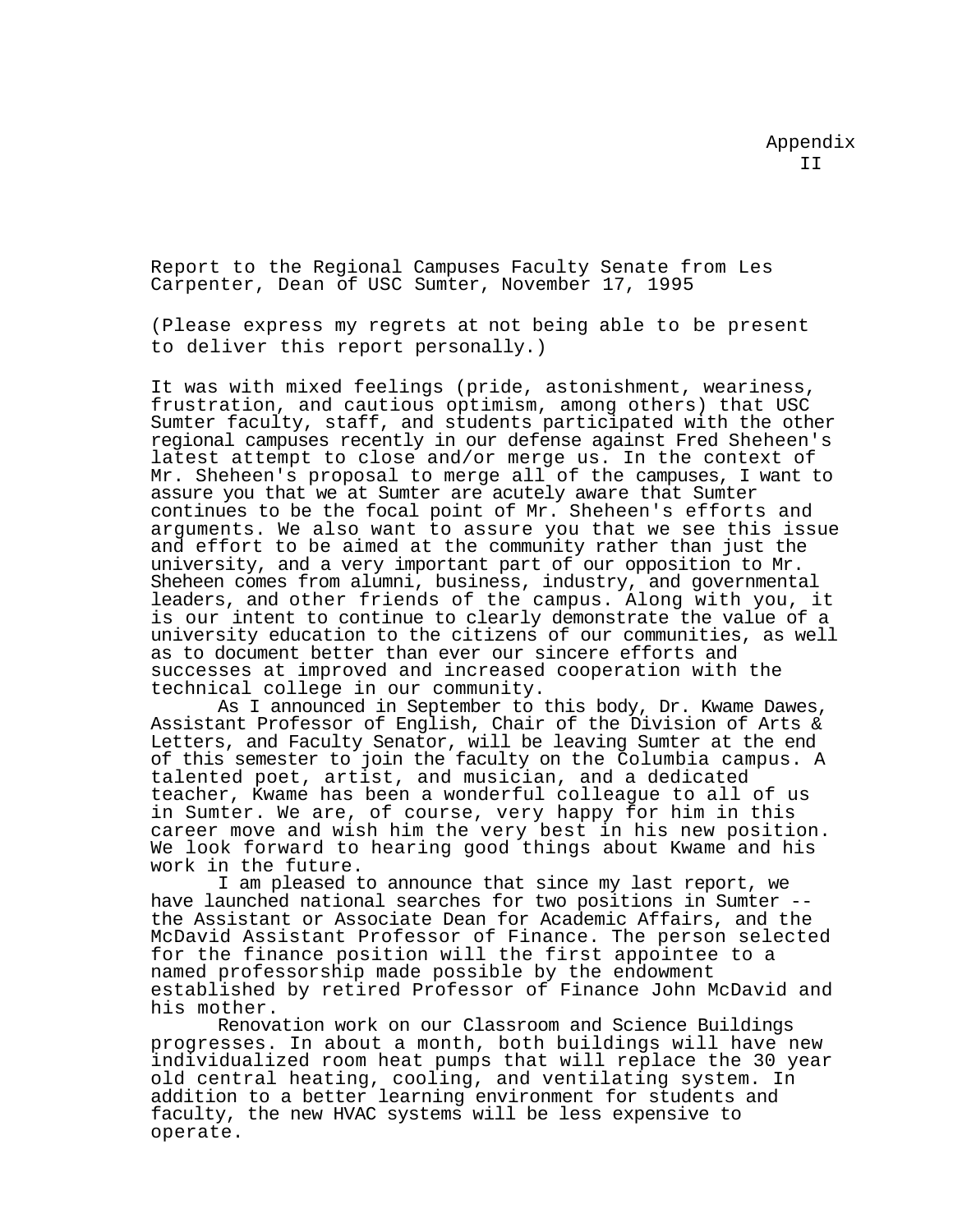Sometime last month, the Sumter Partnership of the USC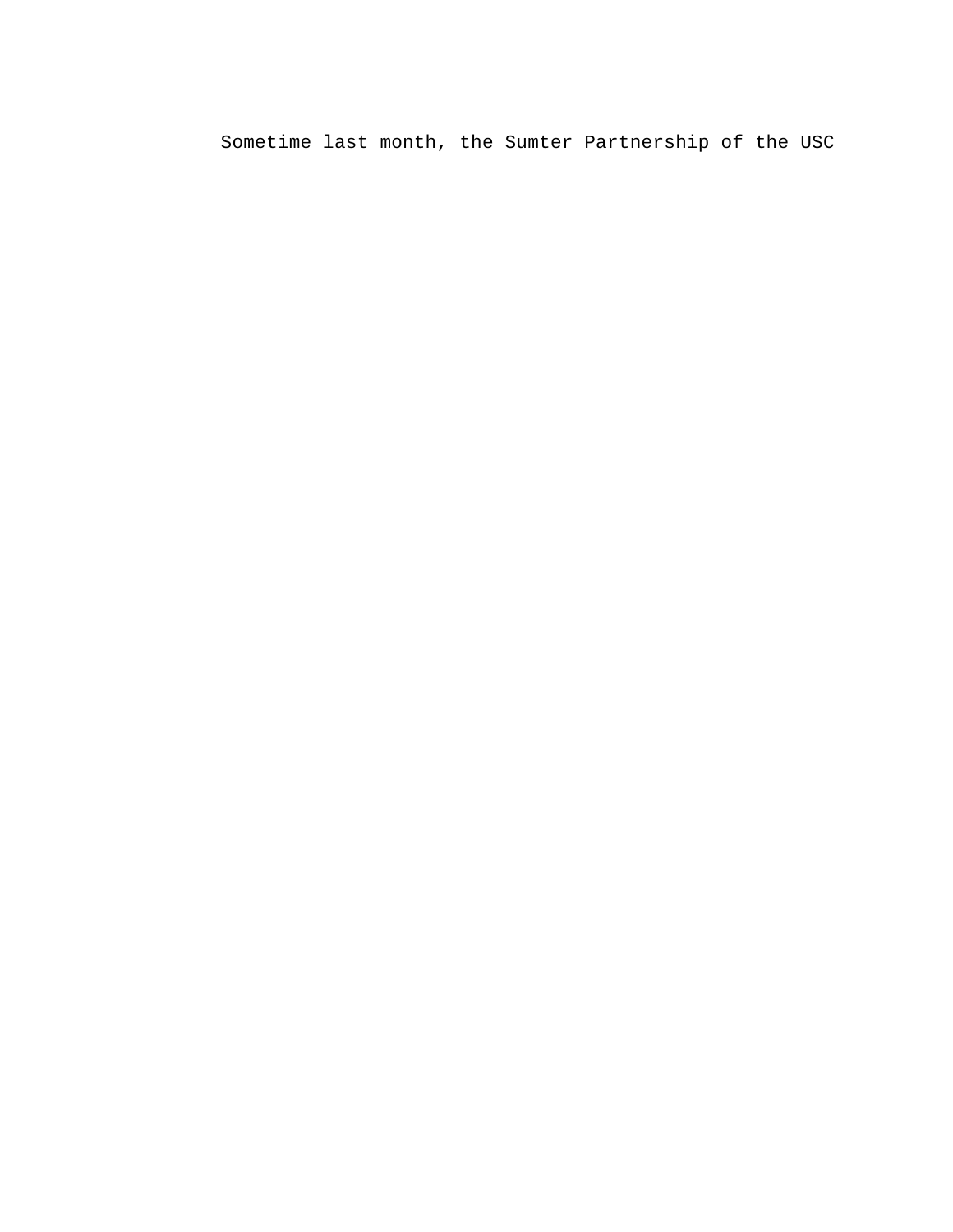Educational Foundation passed it's goal of \$500,000 in the two-year "Commitment 4 Tomorrow Campaign." The Family Fund contributions were an important part of this campaign, and USC Sumter still proudly claims the highest percentage of employees giving to the Family Fund among the regional campuses. As is happening on each of your campuses, we now are preparing and training ourselves, and cultivating donors for the launching of the University's Bicentennial Campaign that will run through December 2001.

I'm pleased to report that negotiations are progressing well between USC Sumter and USC Spartanburg in our desire to reaffiliate our bachelor's degree program in education from Coastal Carolina University to USC Spartanburg.

Finally, I want to say that we look forward to hosting the meeting of the Faculty Senate on February 16, 1996, in Sumter, but if Jerry Dockery wants Bar-B-Q for lunch, he'll still have to bring his own.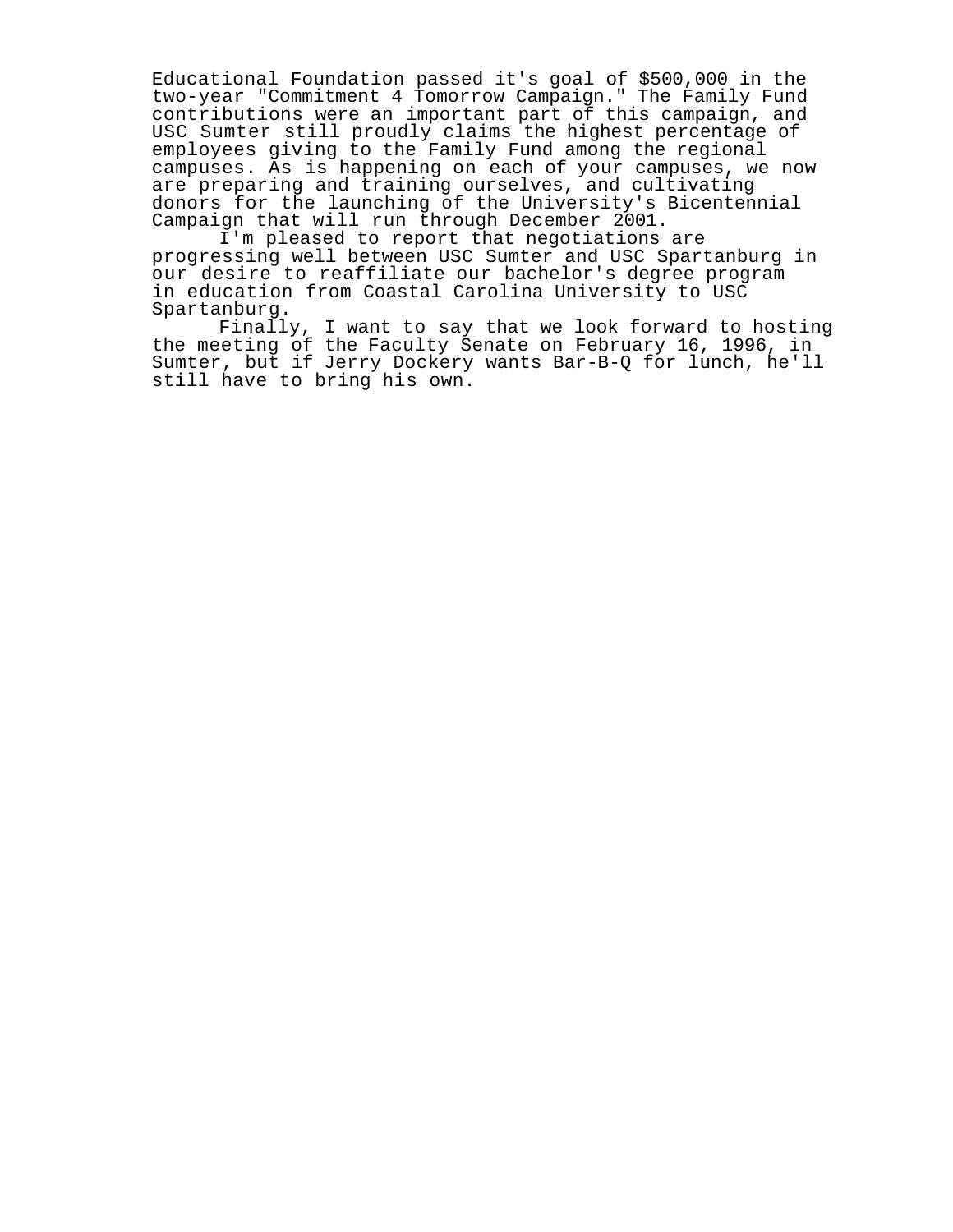Appendix H1

Regional Campus Faculty Senate System Affairs Committee November 1995 meeting

The System Affairs Committee brought two motions to the floor:

1. That the RCFS accept and endorse the proposal from USC Sumter to create the Eco-Business RCAM series of four courses.

DI SCUSSION: none

MOTION PASSED

2. That the wording of C-12, CLASSROOM PROCEDURES, Change of Grades, sentence two, <u>Regional Campuses Faculty Manual,</u> be changed to read as follows: "If the change is approved by the faculty, the local campus will process the transaction.

The Chair ruled that although the motion was substantive, the rules could be waived and the motion could be voted on.

DISCUSSION: Prof. John Gardner objected to the wording of the motion as it came out of committee, saying it was not in keeping with the wording he had proposed. Chair Chamberlain responded that the wording approved by the committee more closely paralleled what the Registrar had outlined in his memo to Professor Gardner concerning the procedural change. Professor Gardner indicated that he would check with the Registrar to make sure the committee's wording did in actuality reflect the Registrar's intent.

MOTION PASSED

Explanation: This change of wording was needed to reflect a change in procedure which has evidently already taken place. No longer must campuses send grade changes to the Vice Provost's office to be signed off on before they go to the Registrar. Now, once the grade change has been approved locally, the campus can enter the information directly into the database.

Currently, the RCFS section dealing with grade changes reads as follows:

"If the change is approved by the faculty, the Dean of the University shall inform the Vice Provost for Regional Campuses and Continuing Education of the action taken and request the grade change."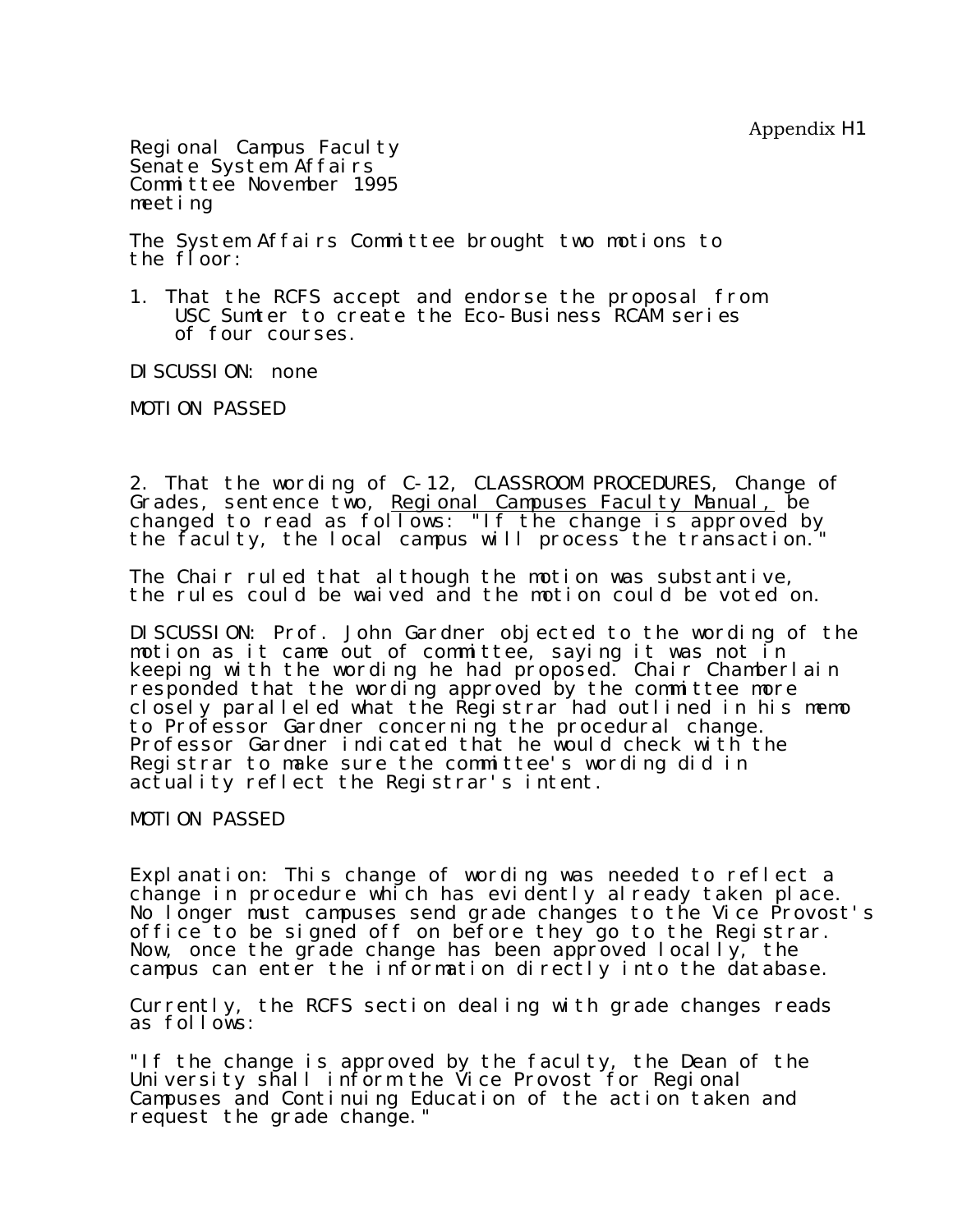## **Regional Campuses Faculty Senate Executive Committee Minutes November 3, 1995**

The Executive Committee of the Regional Campuses Faculty Senate met on Friday at noon at the Faculty House in Columbia. The following issues were discussed:

1. The Commission on Higher Education's meeting the day before to consider the motion "...the staff recommends that the Commission forward the **response** to the Joint Legislative Committee with a recommendation that merger and consolidation of these two year systems be accomplished by legislative action at the earliest possible time." (Fred Sheheen Memo, October 23, 1995, page 11) Dr. Duffy reported that the meeting went well for the Regional Campuses. The meeting was attended by Provost Moeser and several members of the Board of Trustees. He said that on this issue the Columbia Administration and the Board had provided exceptionally strong leadership and support. He also pointed out the efforts of David Hunter in fighting this issue. Chairman Fred Day wrote an alternative motion which was introduced and passed. Chairman Day's motion called for a committee to be formed which would look at issues of cooperation rather than calling . for the "merger and consolidation" of the Regional Campuses with the state technical schools. Dr. Duffy's assessment of the meeting was that the merger issue is finally over, and he believes that we will not have to fight it any longer. The committee, which the alternative motion formed, will consist of Provost Moeser, Mike McCall (from the Technical School System), Mr. Sheheen, and Commissioner Mim Williams. This committee. will look at additional areas where cooperation is possible.

2. Dr. Duffy reported that several tenure and promotion grievances from the Columbia campus has reached the Board of Trustees level. In each case the Board has sided with the Administration. The grievances for the Regional Campuses have not reached the Board yet. However, the board's action on the Columbia cases may portend a similar outcome for the cases coming from our campuses.

3. Dr. Duffy reported on budget circumstances for next year. The state has a \$300 million dollar surplus which it has been suggested could be used as a source for additional money for higher education. In addition there has been talk from the commission about wanting to change the funding formula from being determined by FTE to being determined by sections. This will really hurt our campuses.

4. The Regional Campuses office has submitted a grant to get Lancaster, Union, and Salkehatchie the computer equipment to create a network on the campus. Sumter is not included because they already have a network. Beaufort was not included because the equipment needed there was not covered by this particular source.

5. Dr. Duffy reported that in the meeting with Mr. Sheheen concerning Hilton Head College Center, a compromise deal was made. Mr. Sheheen then brought the motion concerning the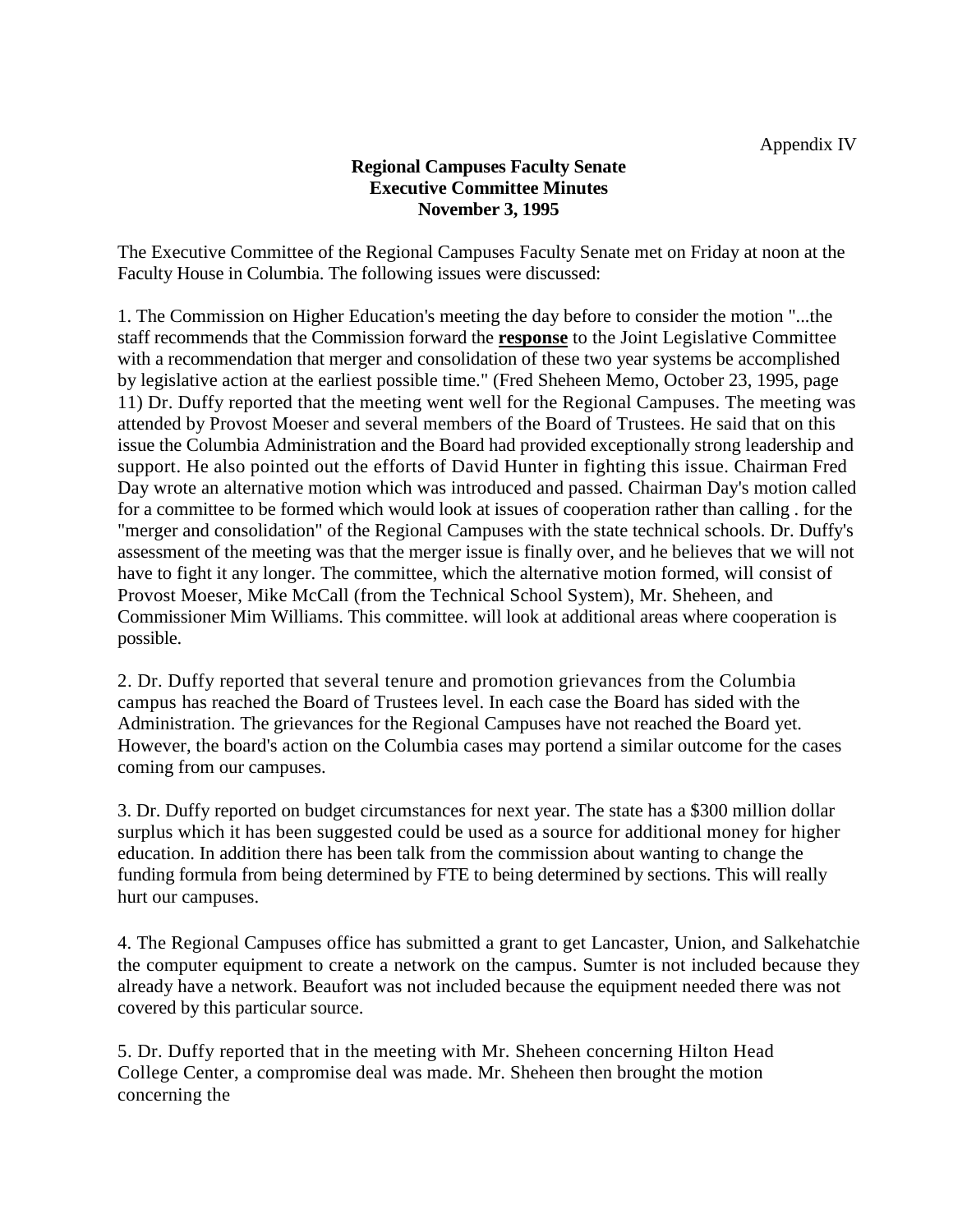consolidation and merger of the Regional Campuses which was in direct opposition to the compromise so it seems that the best approach is to get out of the Hilton Head College Center.

6. During discussions of the committee charges, it was clarified that the Rights and Responsibilities committee will enter changes to the manual. This committee will also have the charge of defining scholarship. Both of these tasks should be completed by the February meeting. The Welfare Committee will review the definition of scholarship which is written by the R&R Committee. The Welfare Committee is also gathering information about how faculty are involved in their communities. System Affairs is surveying all Regional Campuses faculty to determine perceptions of what faculty involvement should be on such issues as Regional campuses offering technical courses, merger and cooperative efforts.

7. Campus reports revealed that Union is searching for an Associate Dean, and Sumter is searching for an Academic Dean and 4 faculty positions.

Respectively submitted,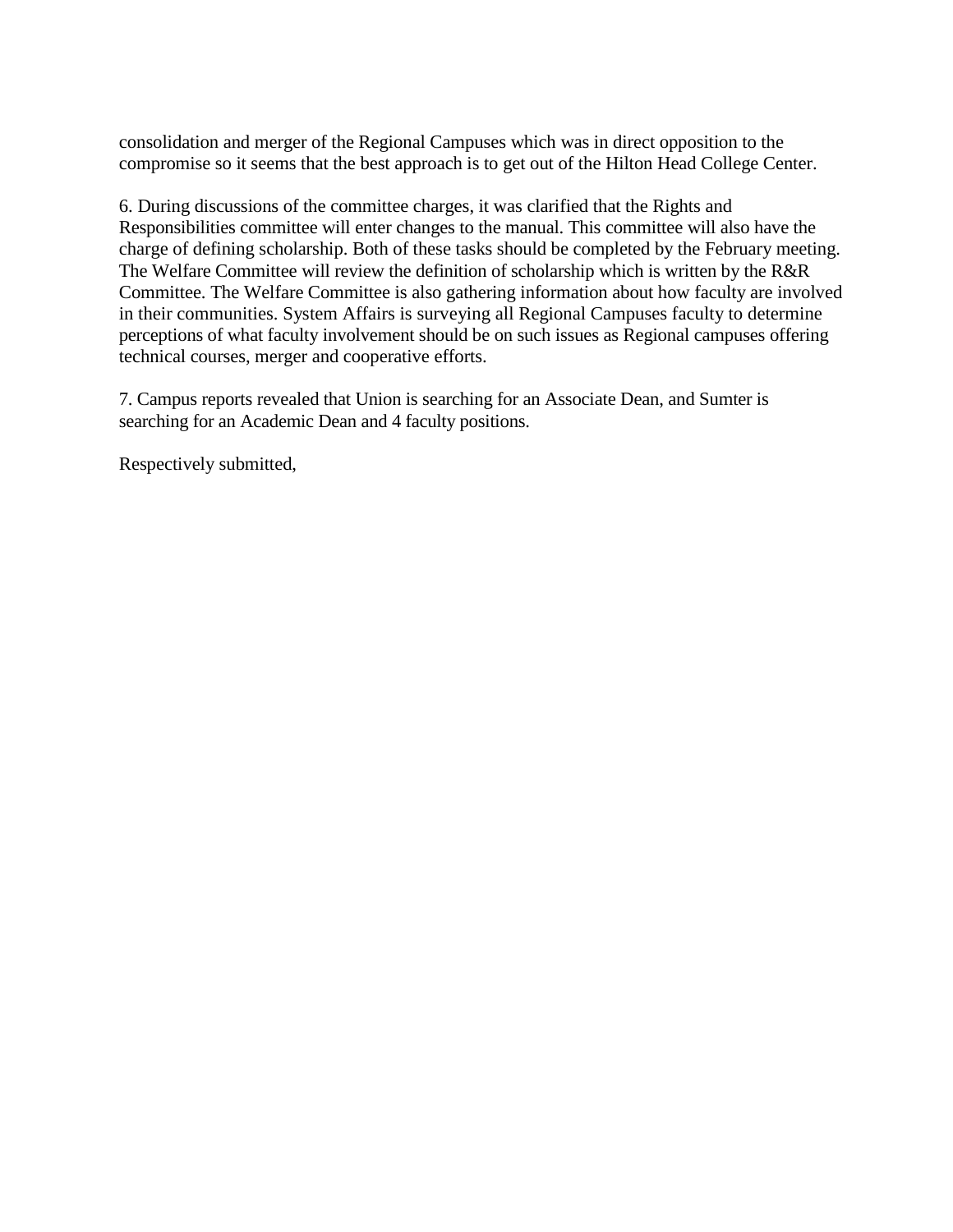University of South Carolina Salkehatchie

MEMORANDUM

To: Executive Committee, R S From: Wayne Chilcote Date: November 3, 1995

JAMF\_S C. MOESER VICF: PRESIDENT FOR ACADEMIC AFFAIRS AND PROVOST

I

Re: Academic Advisory Council

Upon the recommendations from the Exec. Com., I have appointed the following to the Academic Advisory Council:

Two year

Ellen Chamberlain Mike Schoen Danny Faulkner Bob Group Robert Castleberry Tandy Willis

One Year

Jane Upshaw Nancy Washington John Catalano Bill Bowers John Logue

P.O. Box 6t 7 . ALLt:NI)AtL. Sourtl CAROLINA 2g8 to . 80,3/58\_I-\_3446 . FAX 80.3/584- 5038 *P.O.Box 1 337 . WAI.lLI(IIORO.SotiruCAHOLIN.129488 . 803/549-6.314 . FAx80.3/549-6007*

AN A,,IRN:VI , A, **I' IN/** LQuM **01-It 71NIIN INS imm(IN**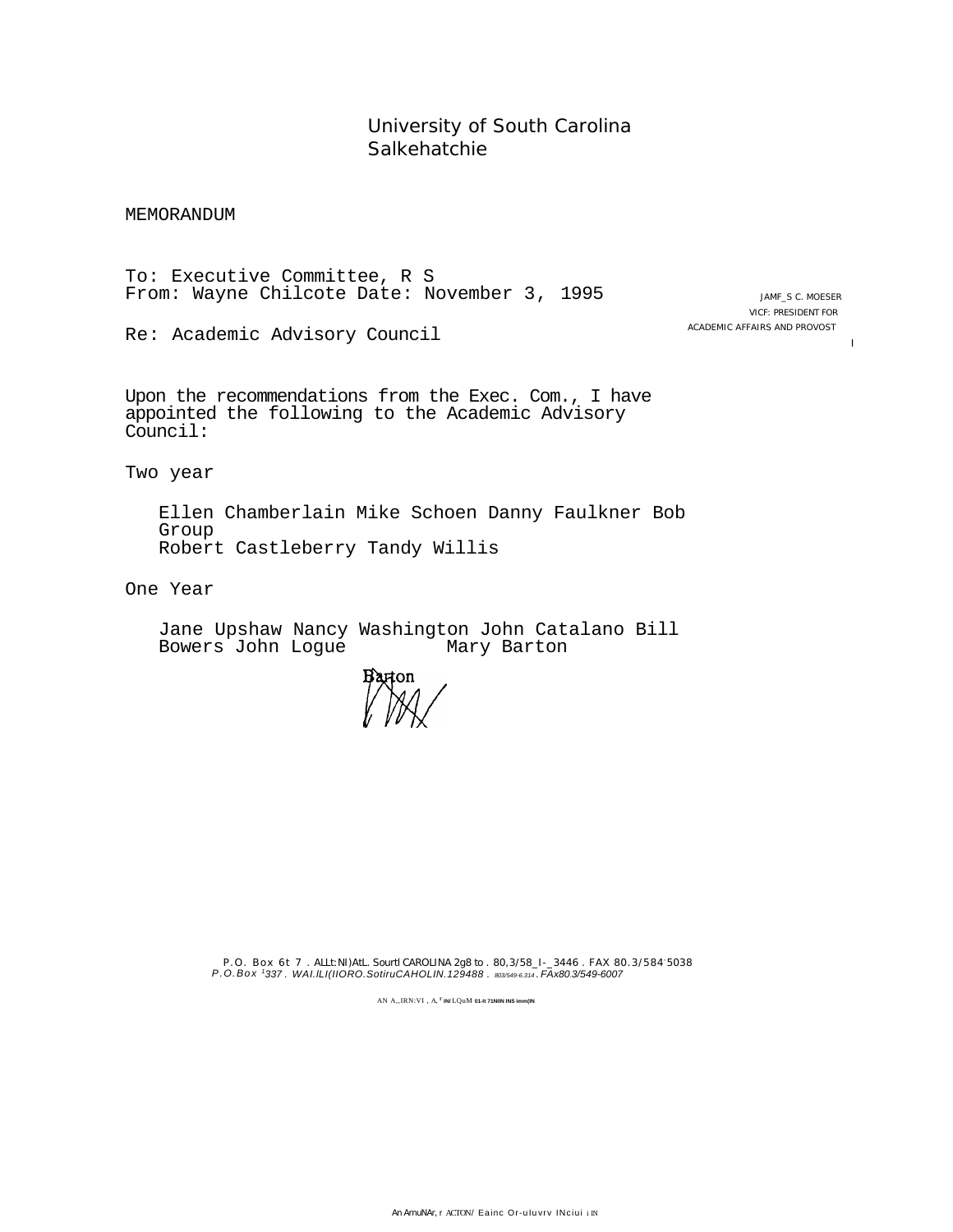## University of South Carolina

## MEMORANDUM

| TO:      |                        | Professors Wayne Chilcote Ellen Chamberlain Michael Schoen Danny Faulkner Robert<br>Group Robert Castleberry Tandy Willis Jane Upshaw Nancy Washington<br>John Catalano Bill Bowers John Logue Mary |  |  |  |
|----------|------------------------|-----------------------------------------------------------------------------------------------------------------------------------------------------------------------------------------------------|--|--|--|
| FROM:    | James C. Moeser        |                                                                                                                                                                                                     |  |  |  |
| SUBJECT: | <b>Regional Campus</b> | <b>Advisory Council</b>                                                                                                                                                                             |  |  |  |
| DATE:    | November 6, 1995       |                                                                                                                                                                                                     |  |  |  |

I look forward to meaningful discussions between the Provost's :Office- and the newly formed Regional Campus Academic Advisory Council. Please mark your calendars for January 26, 1996 and April 26, 1996 for meetings with Associate Provost and Dean Don Greiner and me. The meetings will last from noon until 2 p.m. Lunch will be served, but I trust that the highlight of the meetings will be lively discussion about academic matters.

I send all of you best wishes for the remainder

of the fall term. c: Don Greiner

UNIVERSITY OFSOUTH CAROLINA • COLUMBIA, SOUTH CAROLINA 29208 . 803/777-2930 • FAx 803/777-9502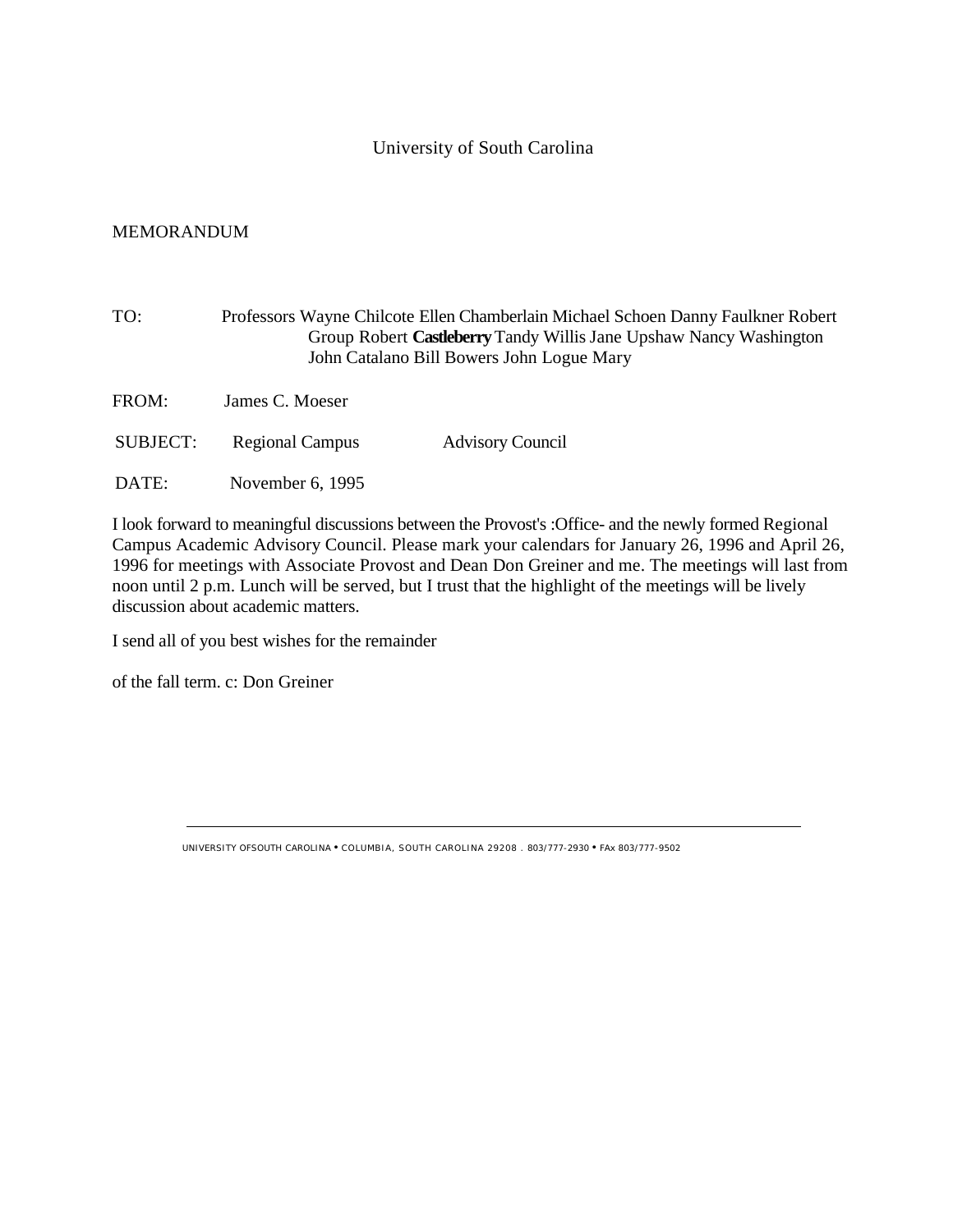# **Regional Campus Faculty Senators**

| Name                                                                                                                                                             | Phone                                                                                     | Email                                                                                                                                                                  | Committee                                                                      |
|------------------------------------------------------------------------------------------------------------------------------------------------------------------|-------------------------------------------------------------------------------------------|------------------------------------------------------------------------------------------------------------------------------------------------------------------------|--------------------------------------------------------------------------------|
| <b>Beaufort:</b><br>Jane Upshaw<br>Ellen Chamberlain<br>Roy Darby<br>Sheila Tombe<br>John Blair<br>Babet Villena-Alvarez 521-4152<br>Lynn Mulkey<br>Chris Plyler | 785-3995<br>50-4121<br>521-4119<br>521-4158<br>521-4166<br>50-4114                        | jupshaw@univscvn.csd.scarolina.edu Exec<br>ellenc@sc.edu<br>rcdarby@univscvn.csd.sc.edu<br>tombe-sheila@sc.edu<br>jalvarez@univscvm.csd.sc.edu                         | <b>System Aff</b><br><b>System Aff</b><br>Welfare<br>R & R<br>Welfare<br>R & R |
| Lancaster:<br><b>Bruce Nims</b><br><b>Ruth Clements</b><br>Carolyn Taylor<br>Wayne D. Thurman<br>Noni Bohonak<br>Danny Faulkner<br>John Catalano                 | 285-7471<br>285-7471<br>285-7471<br>285-7471<br>285-7471<br>53-7040                       | llanc07@univscvm.csd.sc.edu                                                                                                                                            | Welfare<br>System Aff<br>System Aff.<br>Welfare<br>R & R<br>Exec.              |
| <b>Union:</b><br>Susan Smith 777-6864 or 429-8728<br>Jean Denman<br>Mary Barton<br><b>Tandy Willis</b><br>Jim Edwards                                            | 429-8728<br>429-8728<br>429-8728<br>7-6864                                                | r700999@univscvm.csd.sc.edu<br>x32 r701010@univscvm.csd.sc.edu<br>x33<br>tandyrw@univscvm.csd.sc.edu                                                                   | System Af.<br>Welfare<br>R & R                                                 |
| <b>Continuing Education:</b><br>Mike Schoen<br><b>Buddy Dunlap</b><br>Jerry Dockery<br>Sumter:                                                                   | 777-8155<br>777-9356<br>777-9449                                                          | mikes@rece.sc.edu<br>jerryd@rcce.sc.edu                                                                                                                                | R & R<br>Welfare<br>Exec.                                                      |
| Sal Macias<br>Joanne Klein<br>Christine Boryckia<br><b>Susan Hendley</b><br><b>Stephen Anderson</b>                                                              | 75-6341 x3256 or 55 salm@sc.edu<br>775-6341 x3353<br>x3349<br>775-6341<br>775-6341 (3275) | <b>Welfare Maitland Rose</b><br>joanne.klein@sc.edu<br>cborycki@uscsumter.uscsu.scarolina.edu<br>775-6341 (3298) susanh@uscsumter.uscsu.scarolina.edu<br>stevea sc.edu | R & R<br>R & R                                                                 |